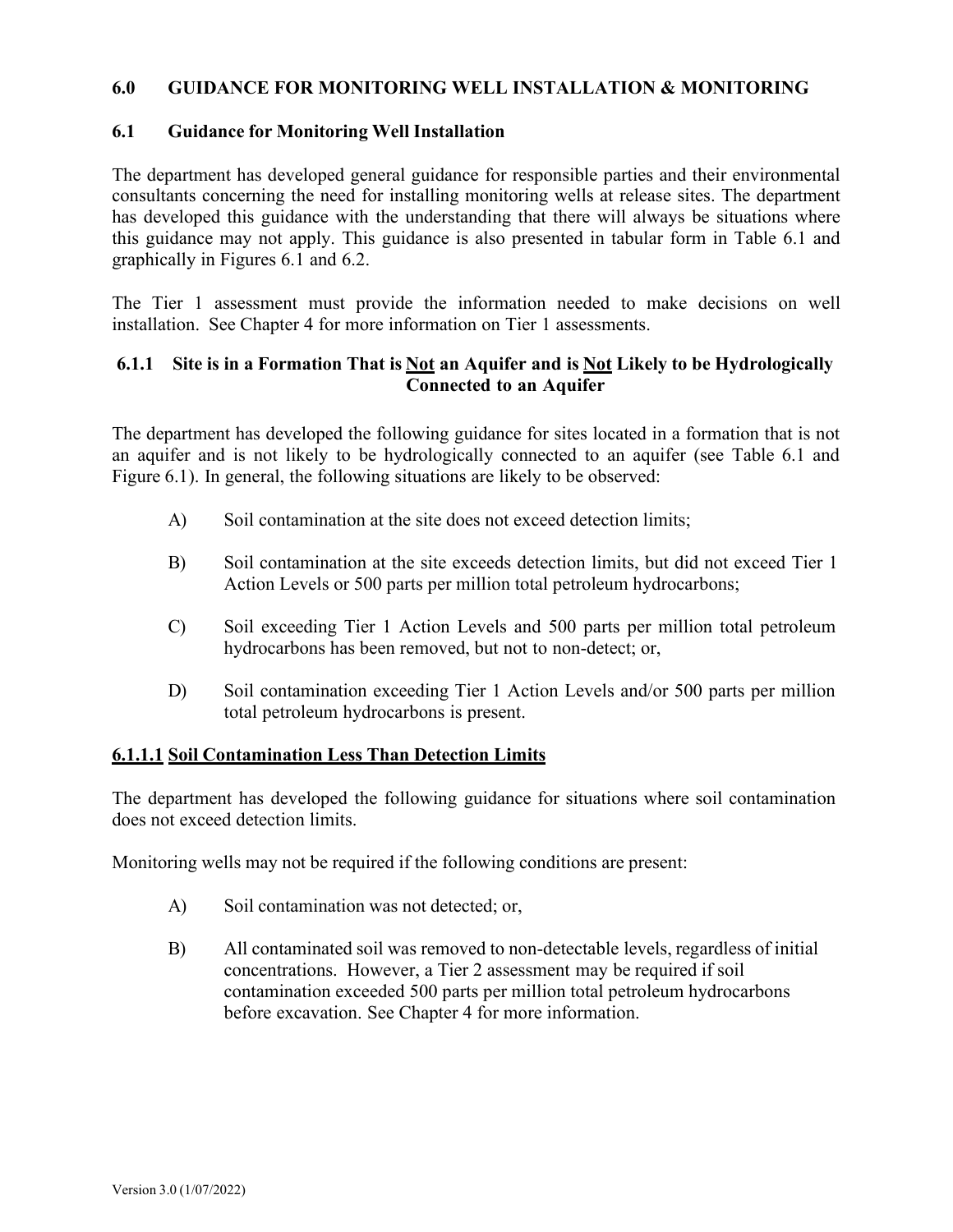# **6.1.1.2 Soil Contamination Less Than Tier 1 Action Levels and 500 Parts Per Million Total Petroleum Hydrocarbons**

The department has developed the following guidance for situations where soil contamination exceeds detection limits, but did not exceed Tier 1 Action Levels or 500 parts per million total petroleum hydrocarbons.

- A) Monitoring wells may not be required if there is no potential for impacts to receptors; there are no receptors; or the responsible person proves to the department's satisfaction that receptors have not been, and will not be, impacted. The department will determine if the site may be closed.
- B) Monitoring wells may be required if there is potential for impacts to receptors.

If monitoring wells are required, install at least one monitoring well in the area of worst soil contamination, or as close as possible in the presumed downgradient direction. Additional monitoring wells may be required if there are multiple areas of contamination. See Section 6.3 for guidance on well installation at sites with multiple sources. Additional wells may be required if wells are not positioned correctly, or within a reasonable distance of the area of worst soil contamination.

- A) If free product is present, begin free product recovery. See Section 5.1.1 for more information.
- B) If petroleum contamination is not detected in the initial ground water sample, or petroleum contamination is detected in the initial ground water sample, but it is below standards, the department will determine if the site may be closed.
- C) If petroleum contamination in the initial ground water sample exceeds standards; additional monitoring wells to define the extent of ground water contamination may be required. Begin a quarterly ground water monitoring program. The department may require additional corrective action and/or RBCA modeling (see Section 4.2.2) if there are potential risks to human health or the environment.

# **6.1.1.3 Soil Exceeding Tier 1 Action Levels and 500 Parts Per Million Total Petroleum Hydrocarbons Removed**

The department has developed the following guidance for situations where soil exceeding Tier 1 Action Levels and 500 parts per million total petroleum hydrocarbons has been removed, but not to non-detect.

- A) A Tier 2 assessment may be required if soil contamination exceeded 500 parts per million total petroleum hydrocarbons before excavation. See Chapter 4 for more information.
- B) Monitoring wells may not be required if all the following conditions are present:
	- 1) Ground water or evidence of ground water in contact with contaminated soils was not observed in the excavation; and ground water is unlikely to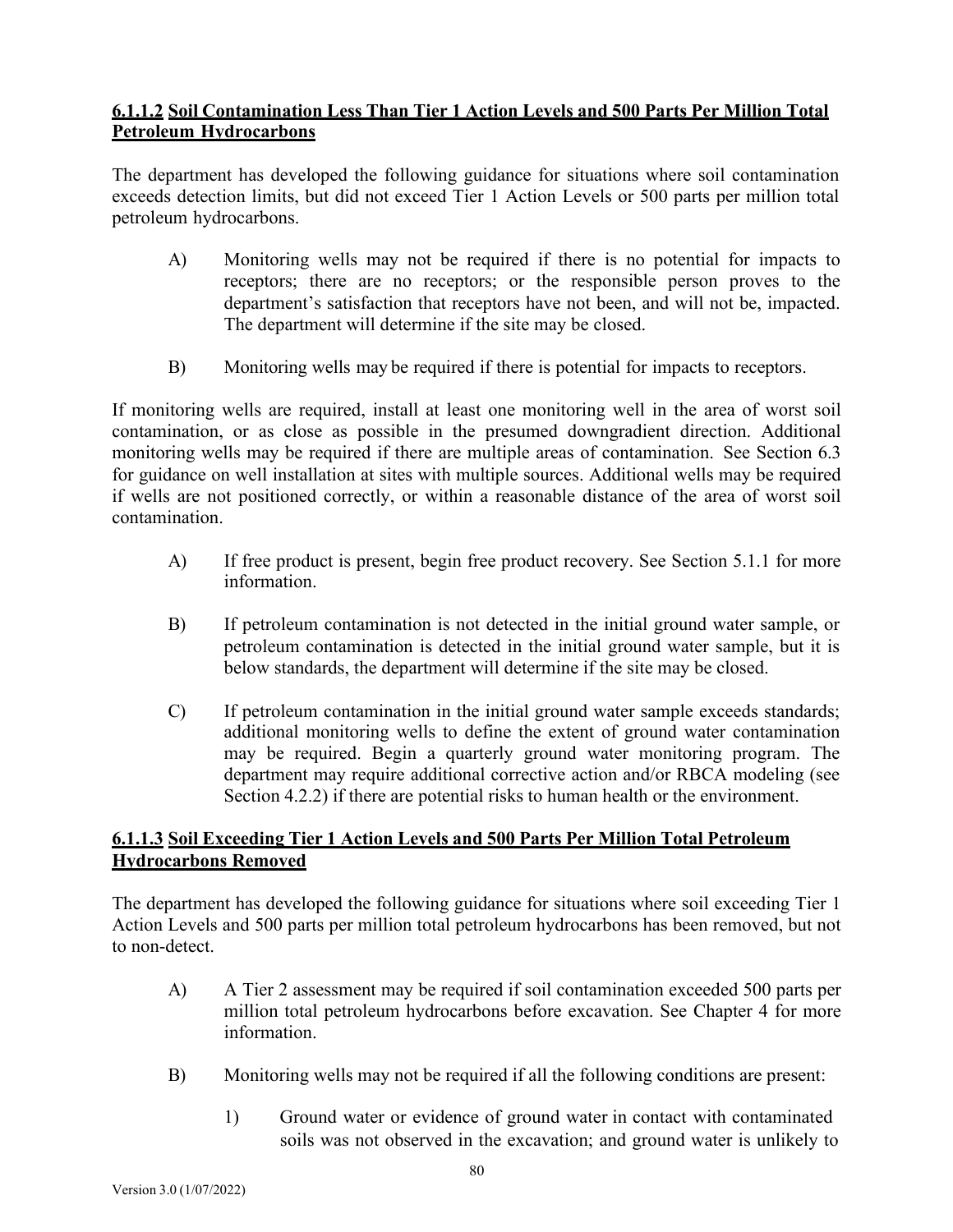have been in contact with soil contamination that exceeded Tier 1 Action Levels or 500 parts per million total petroleum hydrocarbons (water level measurements from nearby sites may be used to make this determination); and,

- 2) There is no potential for impacts to receptors; there are no receptors; or the responsible person proves to the department's satisfaction that receptors have not been, and will not be, impacted.
- C) Monitoring wells may be required if either of the following conditions are present:
	- 1) Ground water was, or is likely to have been, in contact with soil contamination that exceeded Tier 1 Action Levels or 500 parts per million total petroleum hydrocarbons (water level measurements from nearby sites may be used to make this determination); or,
	- 2) There is potential for impacts to receptors.

If monitoring wells are required, install at least one monitoring well in the area of worst soil contamination, or as close as possible in the presumed downgradient direction. Additional monitoring wells may be required if there are multiple areas of contamination. See Section 6.3 for guidance on well installation at sites with multiple sources. Additional wells may be required if wells are not positioned correctly, or within a reasonable distance of the area of worst soil contamination.

- A) If free product is present, begin free product recovery. See Section 5.1.1 for more information.
- B) If petroleum contamination is not detected in the initial ground water sample, or petroleum contamination is detected in the initial ground water sample, but it is below standards, the department will determine if the site may be closed.
- C) If petroleum contamination in the initial ground water sample exceeds standards; additional monitoring wells to define the extent of ground water contamination may be required. Begin a quarterly ground water monitoring program. The department may require additional corrective action and/or RBCA modeling (see Section 4.2.2) if there are potential risks to human health or the environment.

#### **6.1.1.4 Soil Contamination Exceeding Tier 1 Action Levels and/or 500 Parts Per Million Total Petroleum Hydrocarbons Present**

The department has developed the following guidance for situations where soil contamination exceeding Tier 1 Action Levels and/or 500 parts per million total petroleum hydrocarbons is present.

A) A Tier 2 assessment is required if soil contamination exceeds 500 parts per million total petroleum hydrocarbons. **See Chapter 4 for more information.**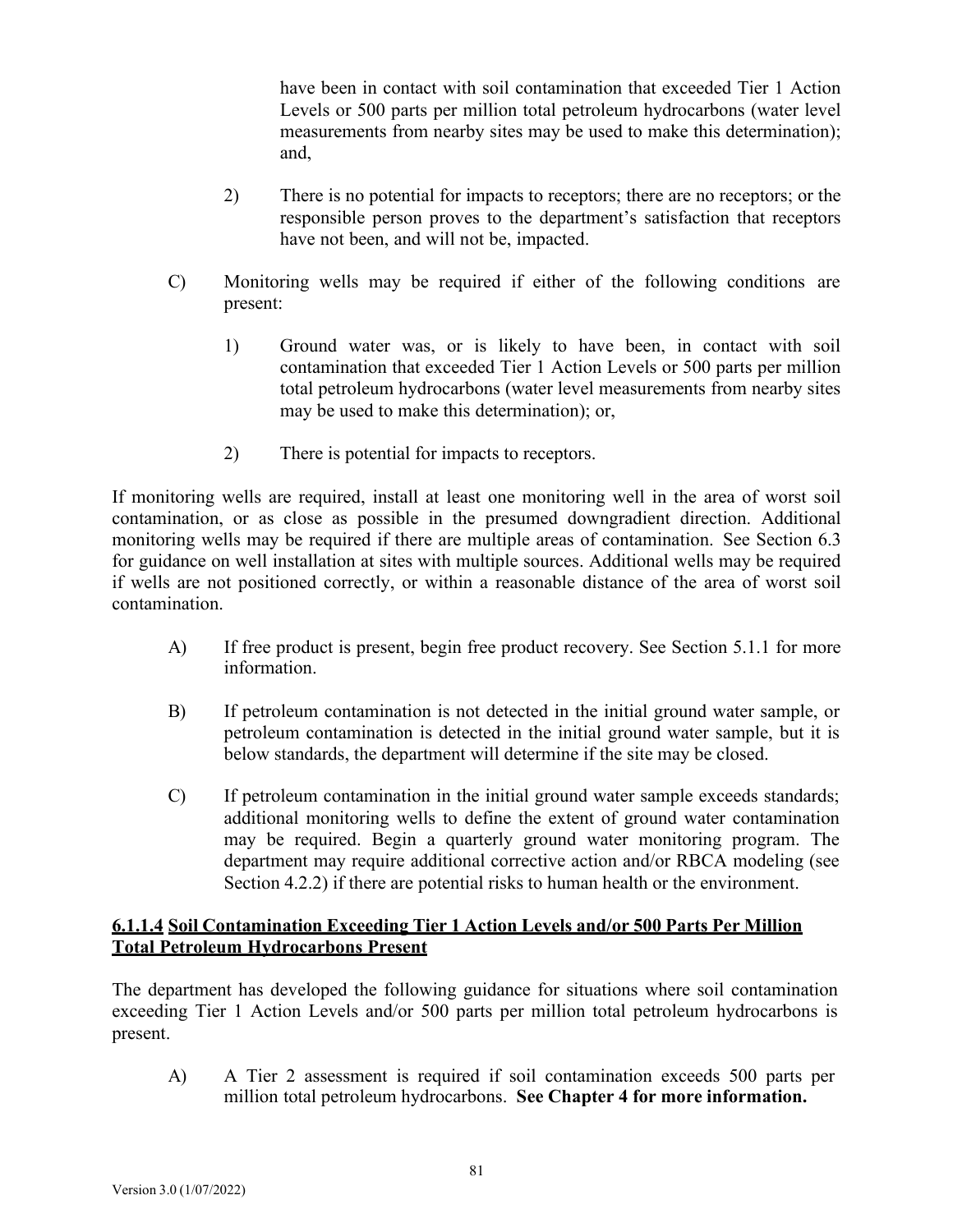- B) The department will require additional assessment to define the extent of soil contamination that exceeds Tier 1 Action Levels. **See Chapter 4 for more information.**
- C) Monitoring wells may not be required if all the following conditions are present:
	- 1) Ground water is unlikely to be, or to have been, in contact with soil contamination that exceeds Tier 1 Action Levels or 500 parts per million total petroleum hydrocarbons (water level measurements from nearby sites may be used to make this determination);
	- 2) There is no potential for impacts to receptors; there are no receptors; or the responsible person proves to the department's satisfaction that receptors have not been, and will not be, impacted; and,
	- 3) Site conditions do not suggest free product is present on the ground water.
- D) Monitoring wells may be required if any of the following conditions are present:
	- 1) Ground water is, or is likely to have been, in contact with soil contamination that exceeds Tier 1 Action Levels or 500 parts per million total petroleum hydrocarbons (water level measurements from nearby sites may be used to make this determination);
	- 2) There is potential for impacts to receptors; or,
	- 3) Site conditions suggest free product may be present on the ground water.

If monitoring wells are required, install at least one monitoring well in the area of worst soil contamination, or as close as possible in the presumed downgradient direction. Additional monitoring wells may be required if there are multiple areas of contamination. See Section 6.3 for guidance on well installation at sites with multiple sources. Additional wells may be required if wells are not positioned correctly, or within a reasonable distance of the area of worst soil contamination. Determine if RBCA modeling is required (see Section 4.2.2).

- A) If free product is present, begin free product recovery. See Section 5.1.1 for more information.
- B) If petroleum contamination is not detected in the initial ground water sample, the department will determine if the site may be closed.
- C) If petroleum contamination is detected in the initial ground water sample, but it is below standards, the department will determine if the site may be closed. However, if there was a recent release and the monitoring well is not reasonably close to the site of the release, the department may require additional monitoring.
- D) If petroleum contamination in the initial ground water sample exceeds standards, additional monitoring wells to define the extent of ground water contamination will be required. Begin a quarterly ground water monitoring program. The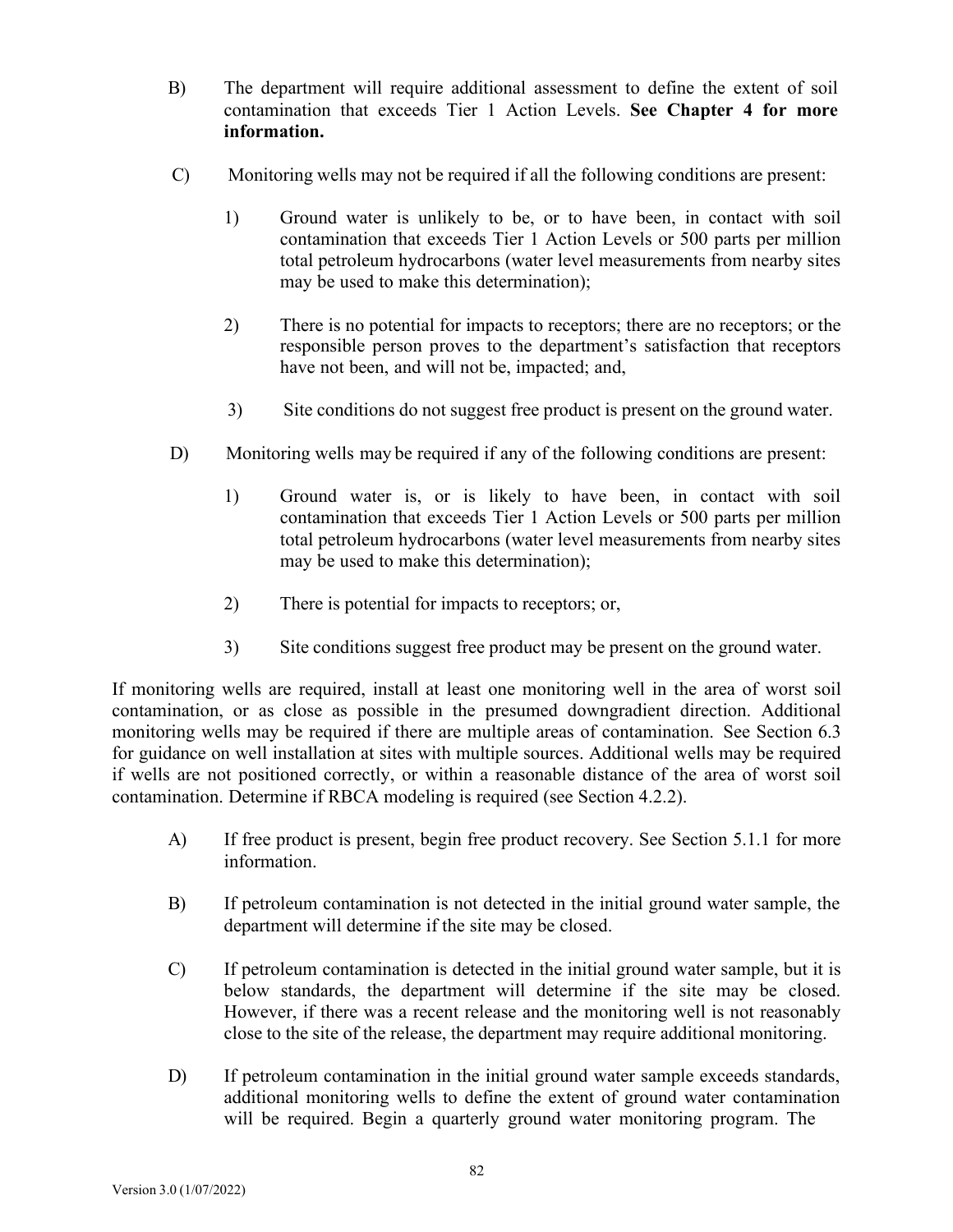department may require additional corrective action if there are potential risks to human health or the environment.

#### **6.1.2 Site is in a Formation That is an Aquifer or is Likely to be Hydrologically Connected to an Aquifer**

The department has developed the following guidance for sites located in a formation that is an aquifer or is likely to be hydrologically connected to an aquifer (see Table 6.1 and Figure 6.2). In general, the following situations are likely to be observed:

- A) Soil contamination at the site does not exceed detection limits;
- B) Soil contamination at the site exceeds detection limits, but did not exceed Tier 1 Action Levels or 500 parts per million total petroleum hydrocarbons;
- C) Soil exceeding Tier 1 Action Levels and 500 parts per million total petroleum hydrocarbons has been removed, but not to non-detect; or,
- D) Soil contamination exceeding Tier 1 Action Levels and/or 500 parts per million total petroleum hydrocarbons is present.

# **6.1.2.1 Soil Contamination Less Than Detection Limits**

The department has developed the following guidance for situations where soil contamination does not exceed detection limits.

Monitoring wells may not be required if the following conditions are present:

- A) Soil contamination was not detected; or,
- B) All contaminated soil was removed to non-detectable levels, regardless of initial concentrations. However, a Tier 2 assessment may be required if soil contamination exceeded 500 parts per million total petroleum hydrocarbons before excavation. See Chapter 4 for more information.

#### **6.1.2.2 Soil Contamination Less Than Tier 1 Action Levels and 500 Parts Per Million Total Petroleum Hydrocarbons**

The department has developed the following guidance for situations where soil contamination exceeds detection limits, but did not exceed Tier 1 Action Levels or 500 parts per million total petroleum hydrocarbons.

- A) Monitoring wells may not be required if ground water is not present within 10 feet of soil contamination that exceeds detection limits. Water level information from nearby sites may be used to make this determination. The department will determine if the site may be closed.
- B) Monitoring wells may be required if ground water is present within 10 feet of soil contamination that exceeds detection limits. Water level information from nearby sites may be used to make this determination.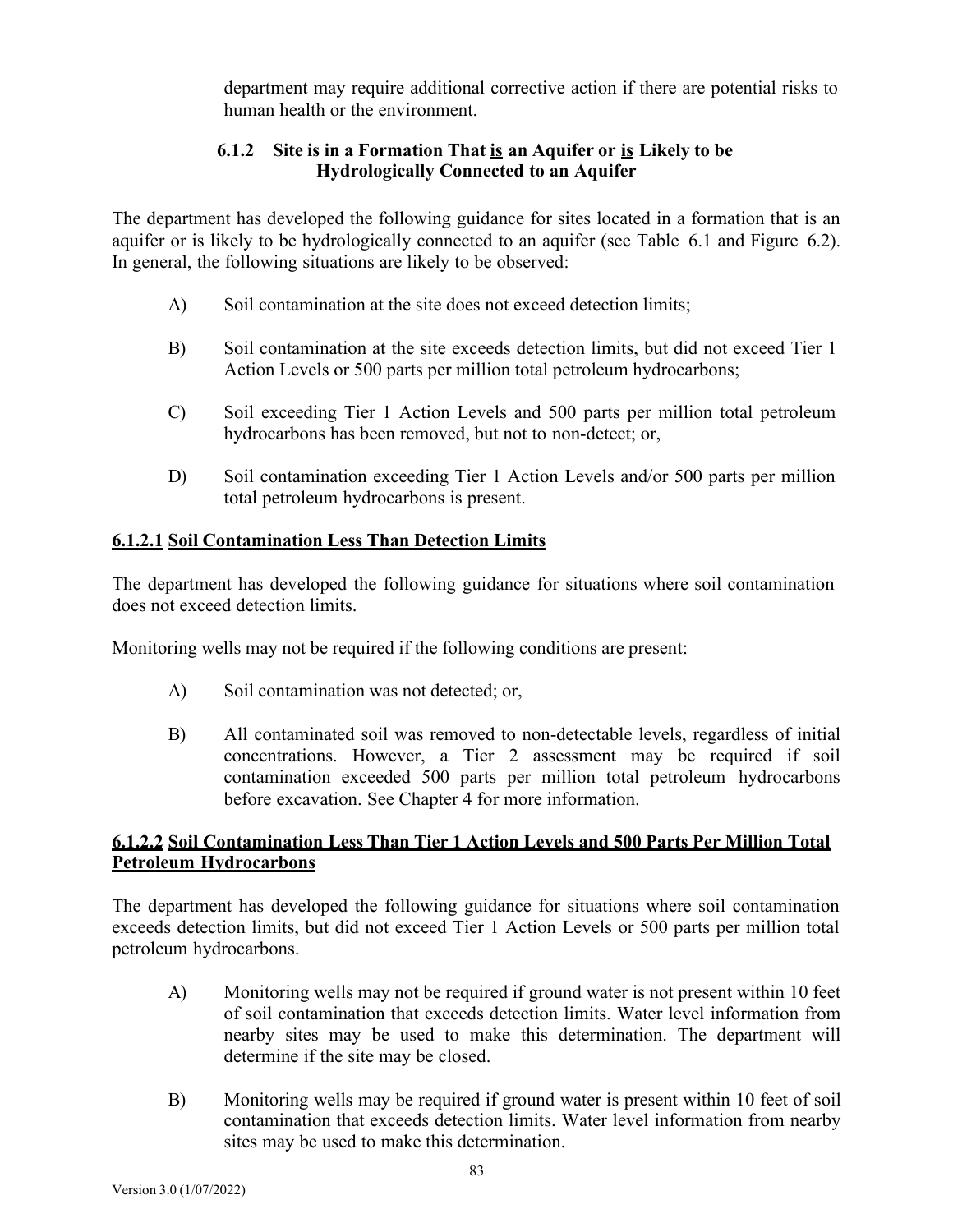If monitoring wells are required, install at least one monitoring well in the area of worst soil contamination, or as close as possible in the presumed downgradient direction. Additional monitoring wells may be required if there are multiple areas of contamination. See Section 6.3 for guidance on well installation at sites with multiple sources. Additional wells may be required if wells are not positioned correctly, or within a reasonable distance of the area of worst soil contamination.

- A) If free product is present, begin free product recovery. See Section 5.1.1 for more information.
- B) If petroleum contamination is not detected in the initial ground water sample, the department will determine if the site may be closed.
- C) If petroleum contamination is detected in the initial ground water sample, but it is below standards, sample the well six months after the initial sampling event. If contamination remains below standards, and is not increasing, the department will determine if the site may be closed. If contaminant concentrations increase, the department will determine an appropriate sampling schedule, or if additional assessment/corrective action is required.
- D) If petroleum contamination in the initial ground water sample exceeds standards, additional monitoring wells to define the extent of ground water contamination will be required. Determine if RBCA modeling is required (see Section 4.2.2). Begin a quarterly ground water monitoring program. The department may require additional corrective action if there are potential risks to human health or the environment.

# **6.1.2.3 Soil Exceeding Tier 1 Action Levels and 500 Parts Per Million Total Petroleum Hydrocarbons Removed**

The department has developed the following guidance for situations where soil exceeding Tier 1 Action Levels and 500 parts per million total petroleum hydrocarbons has been removed, but not to non-detect.

- A) A Tier 2 assessment may be required if soil contamination exceeded 500 parts per million total petroleum hydrocarbons before excavation. See Chapter 4 for more information.
- B) Monitoring wells may not be required if ground water is not present within 10 feet of soil contamination that exceeds detection limits. Water level measurements from nearby sites may be used to make this determination.
- C) Monitoring wells may be required if ground water is present within 10 feet of soil contamination that exceeds detection limits. Water level measurements from nearby sites may be used to make this determination.

If monitoring wells are required, install at least one monitoring well in the area of worst soil contamination, or as close as possible in the presumed downgradient direction. Additional monitoring wells may be required if there are multiple areas of contamination. See Section 6.3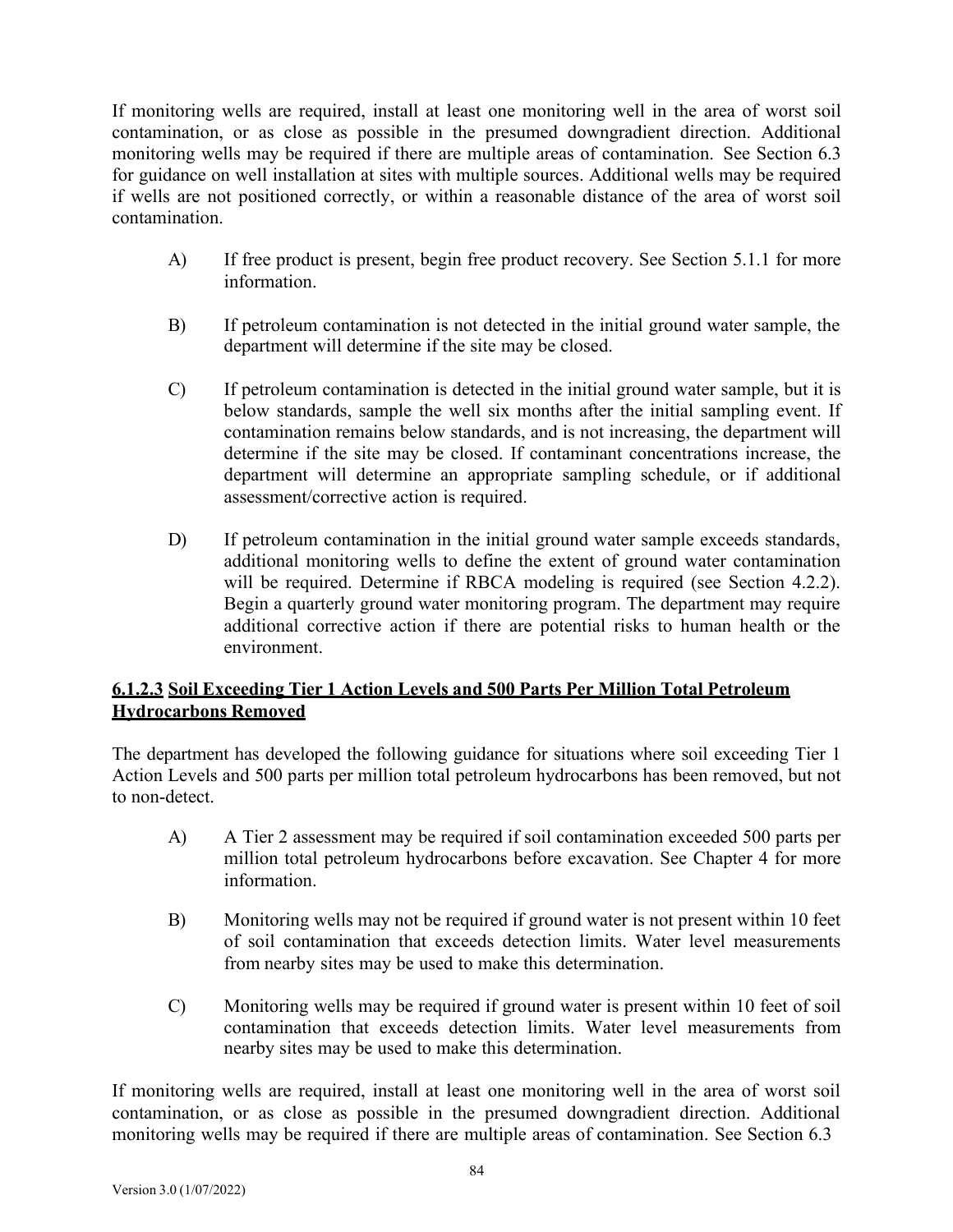for guidance on well installation at sites with multiple sources. Additional wells may be required if wells are not positioned correctly, or within a reasonable distance of the area of worst soil contamination.

- A) If free product is present, begin free product recovery. See Section 5.1.1 for more information.
- B) If petroleum contamination is not detected in the initial ground water sample, the department will determine if the site may be closed.
- C) If petroleum contamination is detected in the initial ground water sample, but it is below standards, sample the well six months after the initial sampling event. If contamination remains below standards, and is not increasing, the department will determine if the site may be closed. If contaminant concentrations increase, the department will determine an appropriate sampling schedule, or if additional assessment/corrective action is required.
- D) If petroleum contamination in the initial ground water sample exceeds standards, additional monitoring wells to define the extent of ground water contamination will be required. Determine if RBCA modeling is required (see Section 4.2.2). Begin a quarterly ground water monitoring program. The department may require additional corrective action if there are potential risks to human health or the environment.

# **6.1.2.4 Soil Contamination Exceeding Tier 1 Action Levels and/or 500 Parts Per Million Total Petroleum Hydrocarbons Present**

The department has developed the following guidance for situations where soil contamination exceeding Tier 1 Action Levels and/or 500 parts per million total petroleum hydrocarbons is present.

- A) A Tier 2 assessment is required if soil contamination exceeds 500 parts per million total petroleum hydrocarbons. See Chapter 4 for more information.
- B) The department will require additional assessment to define the extent of soil contamination that exceeds Tier 1 Action Levels. See Chapter 4 for more information.
- C) Monitoring wells will be required. Install at least one monitoring well in the area of worst soil contamination, or as close as possible in the presumed downgradient direction. Additional monitoring wells may be required if there are multiple areas of contamination. See Section 6.3 for guidance on well installation at sites with multiple sources. Additional wells may be required if wells are not positioned correctly, or within a reasonable distance of the area of worst soil contamination. Determine if RBCA modeling is required (see Section 4.2.2).
	- 1) If free product is present, begin free product recovery. See Section 5.1.1 for more information.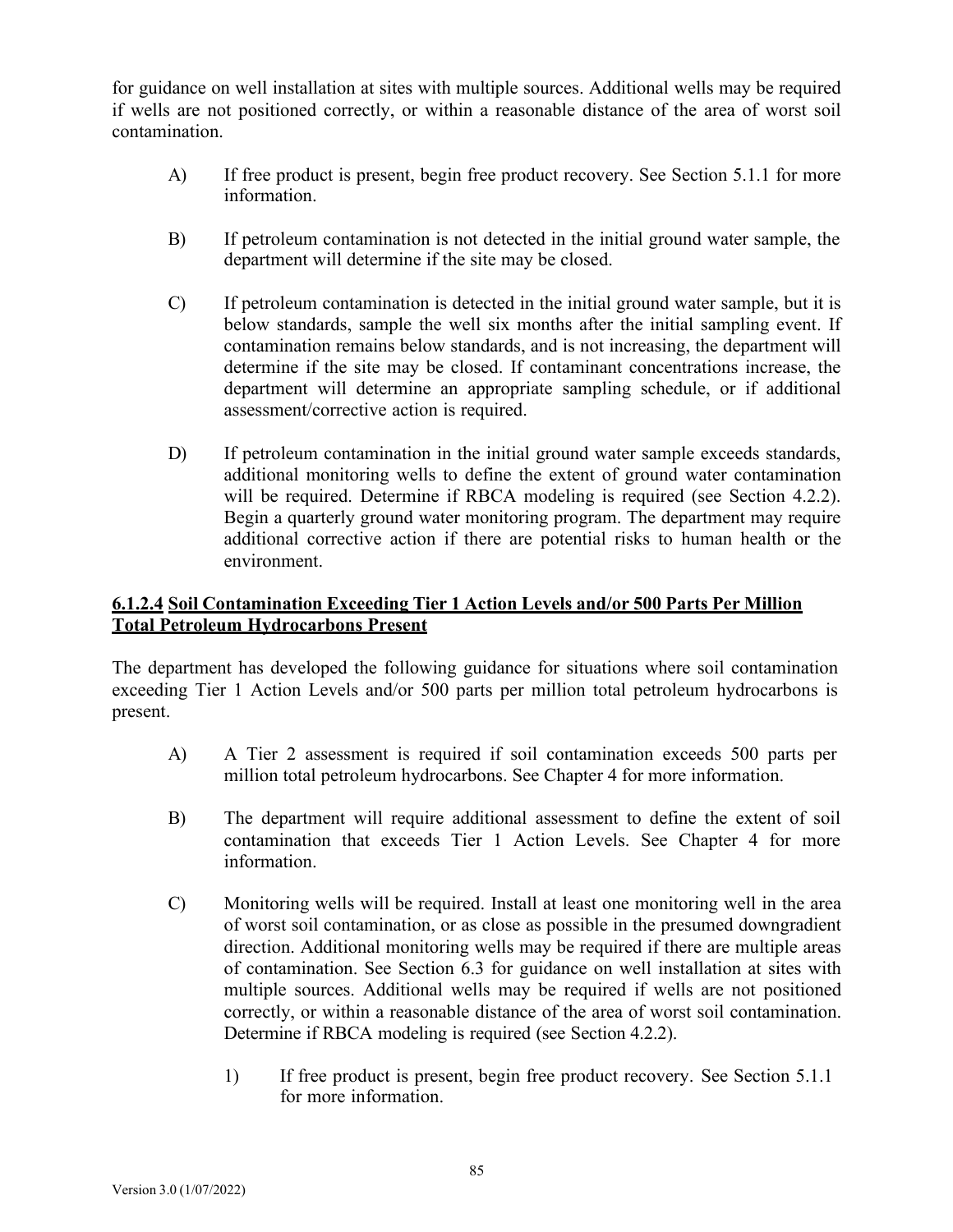- 2) If petroleum contamination is not detected in the initial ground water sample, sample the well six months after the initial sampling event. If contamination is not detected, the department will determine if the site may be closed.
- 3) If petroleum contamination is detected in the initial ground water sample, but it is below standards, sample the well quarterly for one year. If contamination remains below standards, and is not increasing, the department will determine if the site may be closed. If contaminant concentrations increase, the department will determine an appropriate sampling schedule, or if additional assessment/corrective action is required.
- 4) If petroleum contamination in the initial ground water sample exceeds standards, additional monitoring wells to define the extent of ground water contamination will be required. Begin a quarterly ground water monitoring program. The department may require additional corrective action if there are potential risks to human health or the environment.

# **6.2 General Monitoring Well Requirements**

The department has developed the following general guidance when installing ground water monitoring wells.

- A) Monitoring well design must follow the department's monitoring well construction specifications in Appendix  $C - SOP$  No. 3. Modifications to these specifications may be allowed at the discretion of the department. Contact the department's Water Rights Program (605-773-3352) for more information. See Section 6.7 for information on direct-push wells.
- B) All monitoring wells must be installed by a South Dakota licensed well driller in accordance with ARSD Chapter 74:02:04. Well completion forms must be completed by the well driller for each monitoring well and submitted to the department's Water Rights Program.
- C) Continuous split spoon sampling should be conducted at all monitoring well locations to characterize site stratigraphy. Continuo us split spoon sampling may not be required under the following circumstances:
	- 1) The monitoring well is being installed in a hard rock formation (coring may be required at the department's discretion);
	- 2) The monitoring well is being installed within five feet of a previous soil boring;
	- 3) The monitoring well is being installed in an area previously excavated (split spoon sampling is required once the native material below the excavation backfill has been reached); or,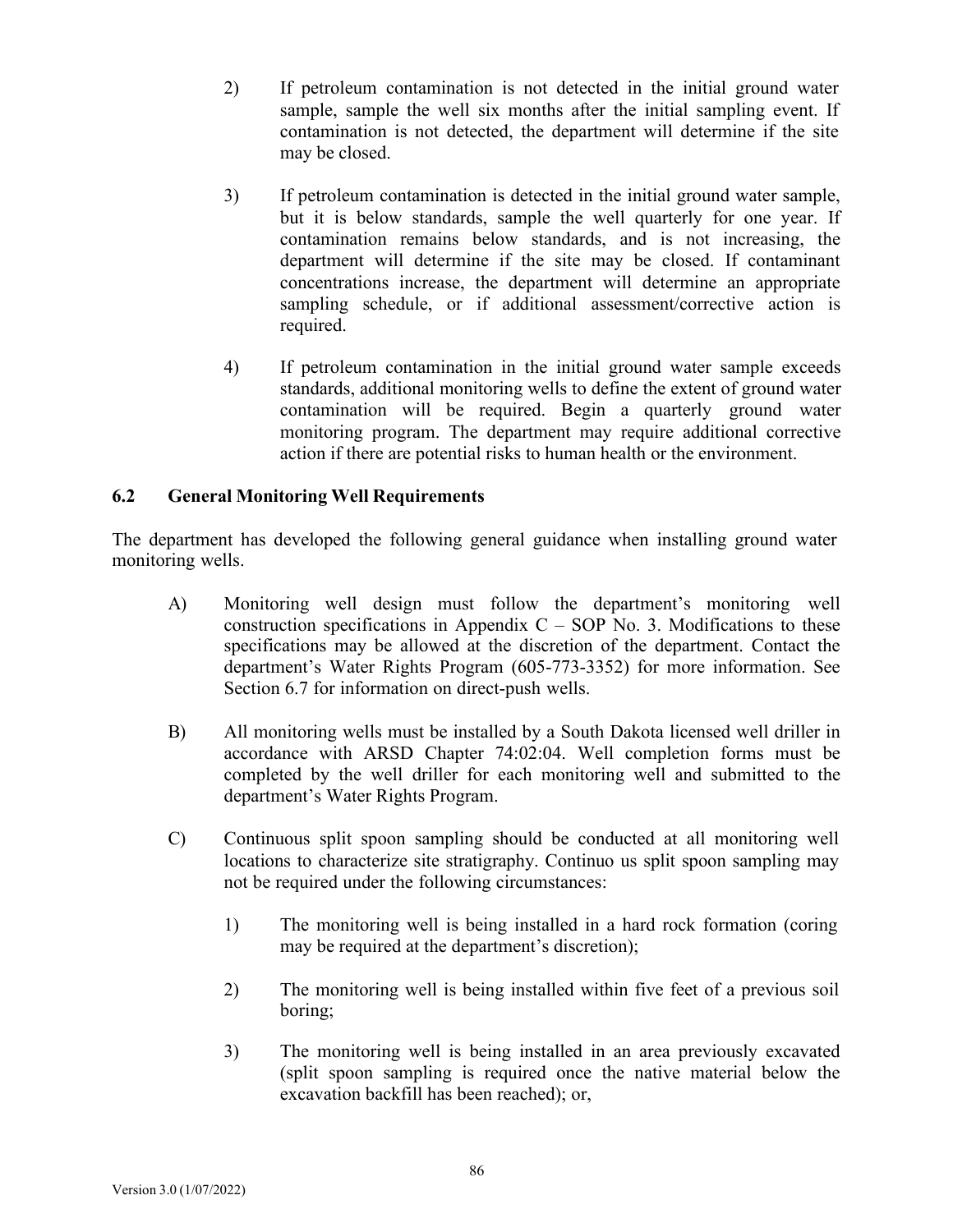4) The purpose of the boring is to install a monitoring well to define the extent of free product on the ground water (continuous split spoon sampling is recommended if variable lithology was observed in previous soil borings, or if an active recovery or treatment system may be installed).

- D) Any boring not completed as a well must be sealed in accordance with ARSD 74:02:04:69 and under Appendix  $C - SOP No. 5$ .
- E) Measure water levels in all monitoring wells unless a well is not accessible, or with prior approval from the department.
- F) If an initial monitoring well is required the well must be placed in the area of worst soil contamination, or as close as possible in the presumed downgradient direction. Additional wells may be required if wells are not positioned correctly, or within a reasonable distance of the area of worst soil contamination.
	- 1) The well must monitor the first water encountered.
	- 2) The well should extend 5-15 feet into the water table with sufficient screen above the water table to detect free product. The length of the screen should be based on the detection of the worst area of contamination, allowance for water table fluctuations and other site conditions (such as confining layers). If there is a less permeable layer below saturated sands and gravels, the soil boring and the screen should extend into that layer.
	- 3) A well must not be drilled through the backfill of an active tank.
- G) "Downgradient" may be predicted based on topography, location of surface water bodies, structural controls in bedrock, location of pumping wells, and subsurface conduits at or below the water table. Water level information from nearby sites may also be used to predict ground water flow direction. The proximity and direction of water supply wells, structures, or surface water bodies should be considered when determining well placement.
- H) Well development may be initiated shortly after installation. However, the department recommends waiting a minimum of 48 hours between installation and development if liquid bentonite slurry was used, or if surging, jetting, overpumping, or other rigorous methods are used for developing the well. Well development should continue until the water is clear and appears to be free of sediment. See SOP No. 3 for details on well development.
- I) Ground water samples may be collected shortly after well development unless fluids were introduced during drilling. If drilling fluids were used, the well should not be sampled for at least one week after well development. See SOP No. 4 for details on monitoring well sampling.
- J) Monitoring wells must be purged prior to sampling. At a minimum, three well volumes should be purged if recharge to the well is sufficient. See SOP No. 4 for details on well purging.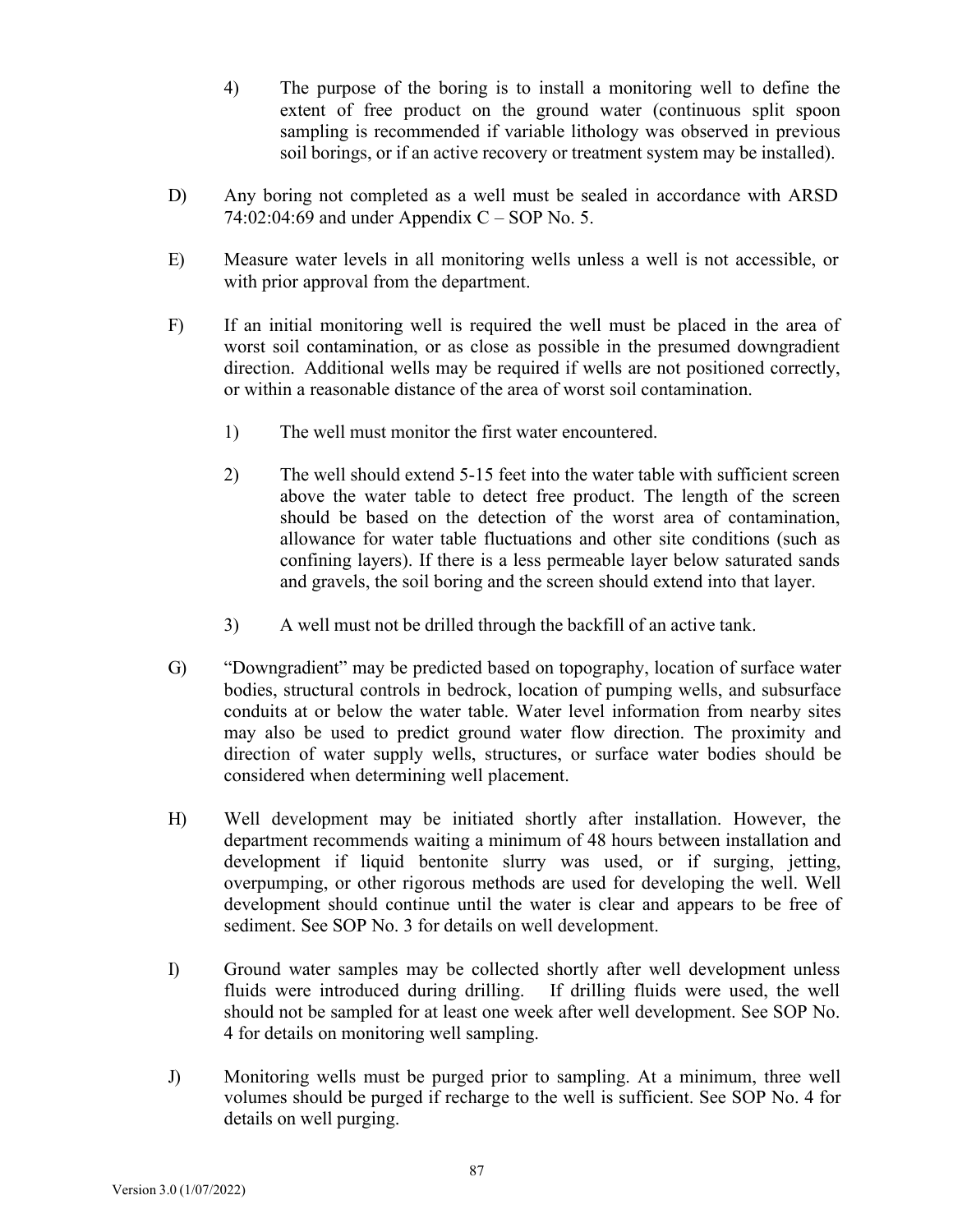- K) Ground water sampling should be conducted starting with the least contaminated well and end with the most contaminated well.
- L) Monitoring wells installed for the purpose of defining the extent of free product may not need to be sampled. If the site is in an aquifer, sample the well prior to site closure. If the site is not in an aquifer, it may not be necessary to sample the well prior to site closure.
- M) Low- flow purging and sampling may be allowed with prior approval from the department (See SOP 4, Section 8.0).
- N) See Chapter 9.0 for information regarding proper handling and disposal of water from well development, purging, equipment decontamination, and sampling.
- O) When a site is closed, all monitoring wells must be abandoned within 30 days, in accordance with ARSD 74:02:04:69 and 74:02:03:71. Contact the department's Water Rights Program for more information, or for copies of the department's Well Abandonment Form. Notify the department's Inspection, Compliance, and Remediation Program in writing when monitoring wells have been abandoned.

# **6.3 Multiple Sources of Contamination**

The department has developed the following guidance for situations where there are multiple potential sources of contamination at a site. The number of monitoring wells needed should be based on the criteria below; ground water flow direction; and the location of the potential sources of contamination in relation to potential receptors. The number and placement of wells should be determined in consultation with the department's project reviewer.

- A) In general, one monitoring well should be installed in or as close as possible to each potential source of contamination at a site or in the area of worst soil contamination. Potential sources may include tanks, pump islands, and distribution lines.
- B) The actual number of wells for a particular site is subject to a number of factors. In some cases a well installed to monitor ground water near a tank may also serve to monitor ground water near tank piping. A pump island may be located in close proximity to a tank and both may be monitored with the same well. It may also be appropriate to install an additional monitoring well between the most downgradient source and potential receptors. However, if contamination is detected above ground water quality standards, a sufficient number of monitoring wells must be installed to determine the ground water gradient and the location of the leading edge of any free product and/or dissolved phase plume.

# **6.4 Periodic Ground Water Monitoring**

The department has developed general guidelines for responsible parties and their environmental consultants concerning how long ground water monitoring will be required for individual wells. The department has developed these guidelines for several "typical" situations, with the understanding that there will be situations where these guidelines may not apply.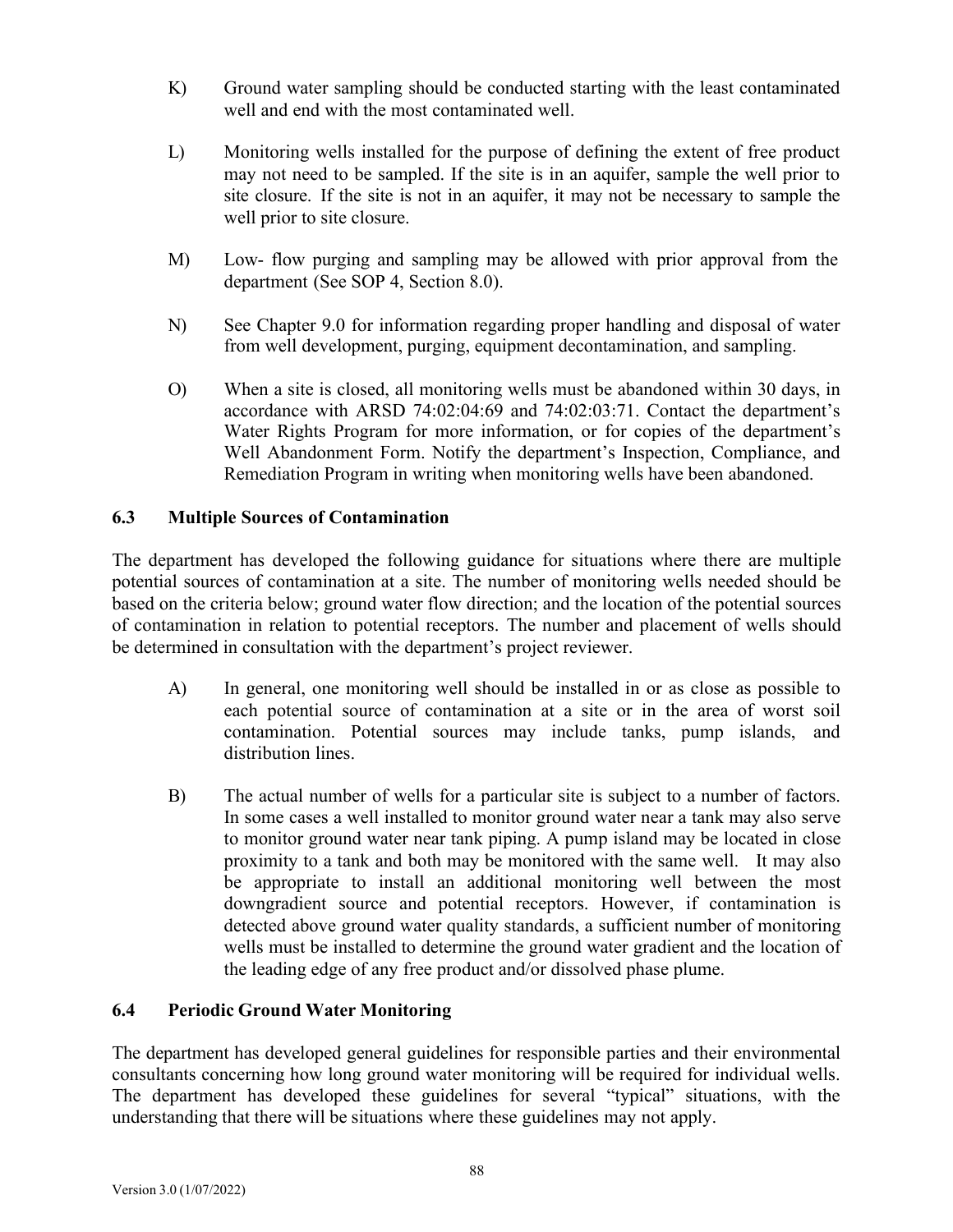# **6.4.1 Monitoring Upgradient and Side-Gradient Wells**

The purpose of this section is to provide general guidance for sampling upgradient and sidegradient monitoring wells. This guidance applies to situations where soil borings and monitoring wells have defined the extent of soil and ground water contamination and there are wells on the site that contain contamination above ground water standards. The following must also be true in order to apply this guidance as written:

- A) Initial ground water samples from perimeter wells were non-detect or below standards for petroleum contamination;
- B) The reviewer is confident that "side-gradient" wells are actually side- gradient, and not downgradient;
- C) The reviewer is confident that the potential for side-gradient wells to become impacted in the future is minimal;
- D) Corrective actions in the contaminated area are unlikely to effect contaminant levels in side-gradient and upgradient wells;
- E) There are no receptors within the contaminant plume (**Note:** If receptors are present within the contaminant plume, modifications to the monitoring plan will be conducted on a case-by-case basis.); and,
- F) There are no in-situ treatment systems operating on the site (if an in-situ treatment system is operating or is installed at the site, see Section 6.4.4 for guidance on ground water monitoring during system operation).

# **General Guidance:**

If all of the situations described above are true, the department has the following general guidance for monitoring upgradient and side-gradient wells.

- A) All monitoring wells will be sampled at least twice for all petroleum constituents identified at the site (the initial ground water sample and the first quarterly ground water sample).
- B) Following the first quarterly ground water sampling event (second ground water sample) evaluate results to reduce monitoring frequency and drop unnecessary constituents.
	- 1) Clean (non-detect) upgradient wells may be dropped from the monitoring schedule.
	- 2) Clean (non-detect) side-gradient wells may be reduced to annual monitoring. Consider dropping these wells from the monitoring schedule after the first annual monitoring event (wells will be sampled at least three times before dropping them from the monitoring schedule).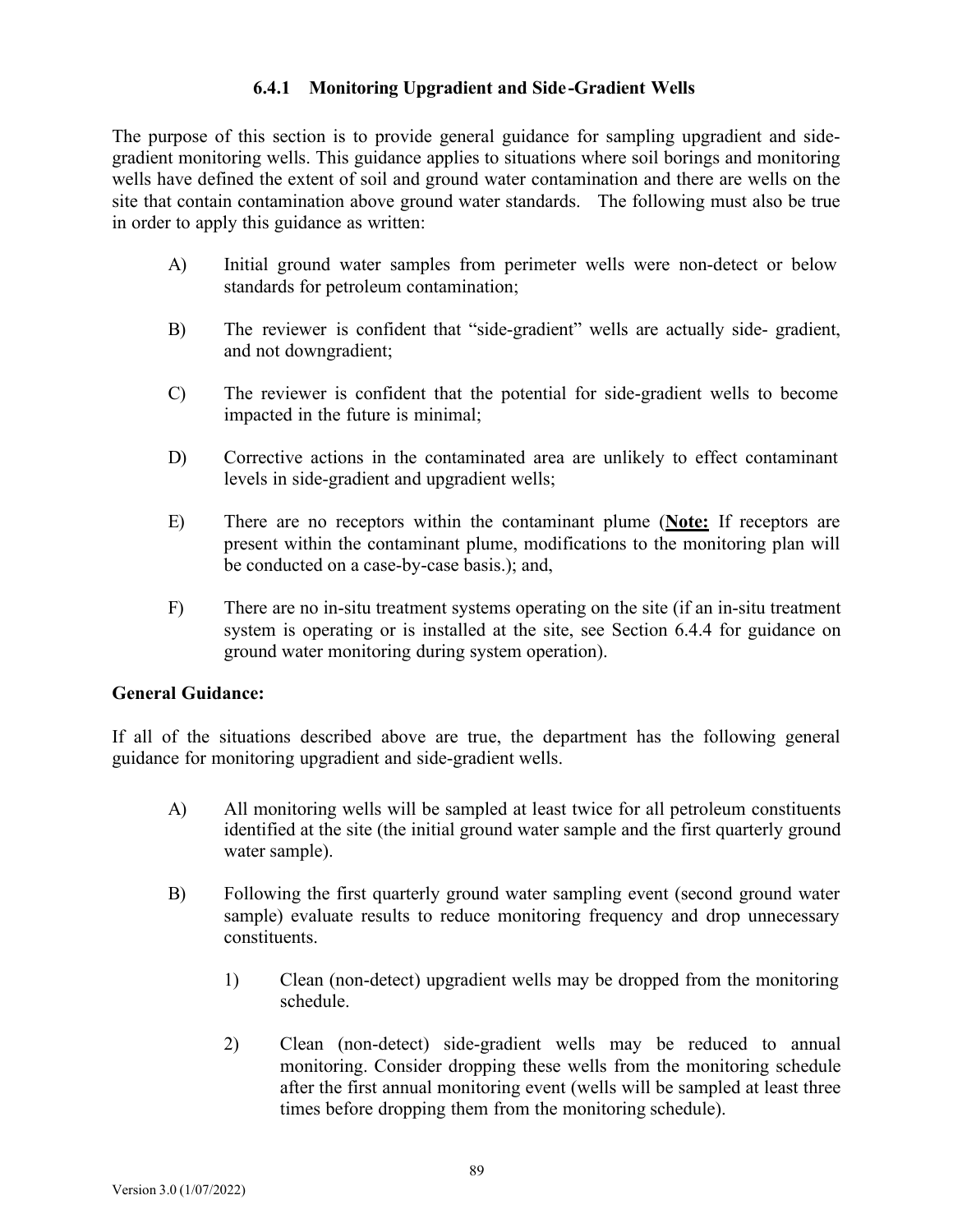- 3) Upgradient wells with ground water contamination less than standards may be reduced to annual monitoring.
- 4) Side- gradient wells with ground water contamination less than standards may be reduced to semi-annual monitoring.
- 5) Drop unnecessary constituents (see Section 6.4.3).
- 6) Measure water levels in all monitoring wells unless approved by the department.
- 7) No additional reductions in monitoring frequency and/or constituents until the end of one year of quarterly monitoring. However, the monitoring data will be reviewed on a quarterly basis and additional reductions in monitoring frequency and/or constituents may be made on a case-by-case basis.
- 8) If ground water flow direction fluctuates, free product appears, contaminant concentrations show an increasing trend, site conditions change substantially, there is a change in potential receptors, or additional information becomes available, evaluate the monitoring program to determine if previously dropped/reduced wells need to be added to the sampling schedule.

# **6.4.2 Downgradient Wells and Wells in the Contaminant Plume**

The purpose of this section is to provide general guidance for sampling downgradient wells and wells in the contaminant plume. This guidance applies to situations where soil borings and monitoring wells have defined the extent of soil and ground water contamination and there are wells on the site that contain contamination above ground water standards. The following must also be true in order to apply this guidance as written:

- A) There are no in-situ treatment systems operating on the site (if an in-situ treatment system is operating or is installed at the site, see Section 6.4.4 for guidance on monitoring during system operation); and,
- B) There are no receptors within the contaminant plume. (**Note:** If receptors are present within the contaminant plume, modifications to the monitoring plan will be conducted on a case-by-case basis.)

# **General Guidance:**

If all of the situations described above are true, the department has the following general guidance for monitoring down-gradient wells and wells in the contaminant plume.

- A) Sample all wells exceeding ground water standards quarterly for a minimum of one year.
- B) Following a year of quarterly monitoring, determine if some of the wells within the contaminant plume may be reduced or dropped (assuming the contaminant concentrations have been steady or decreasing). In general, continue to monitor the following wells: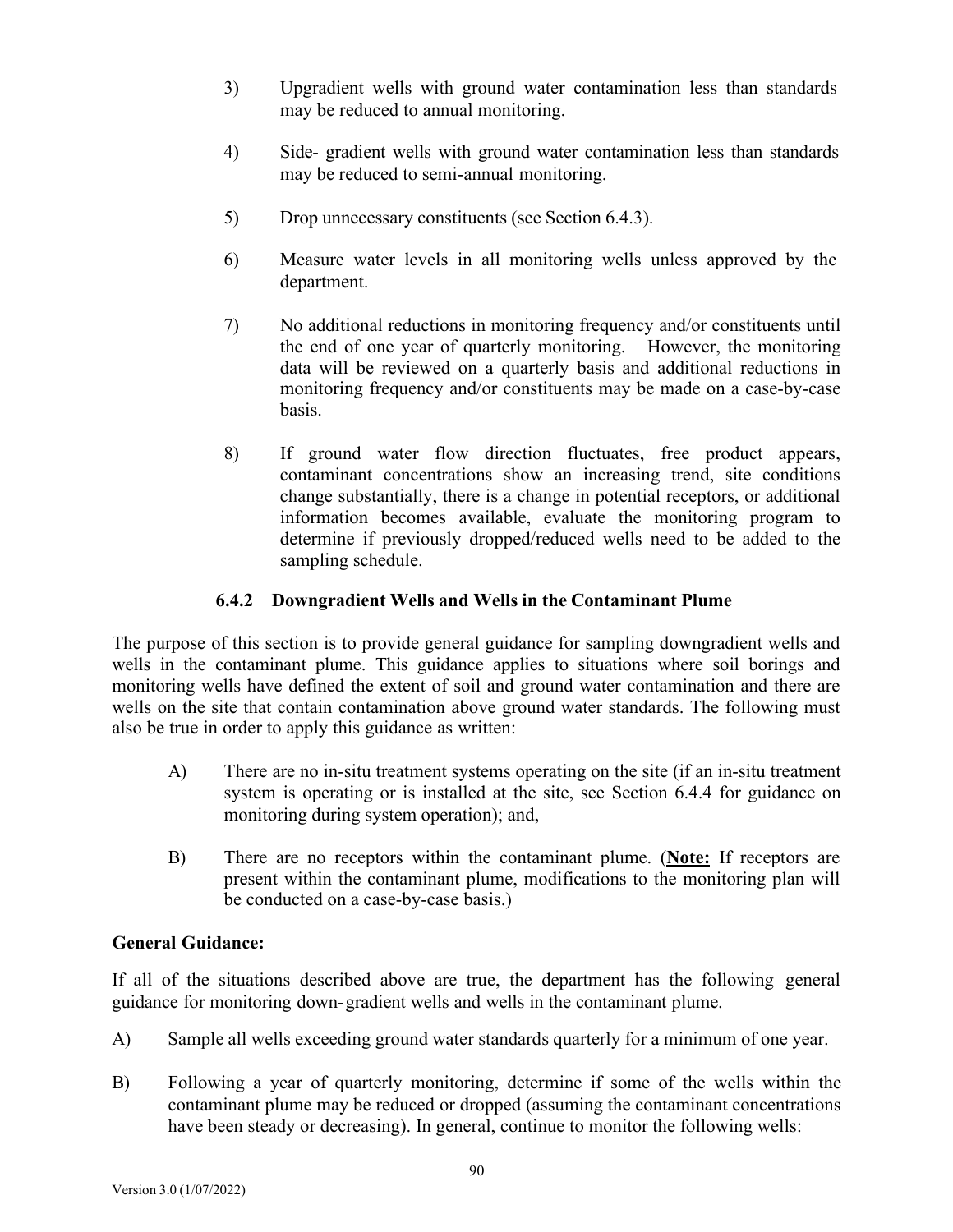- 1) The well closest to the source of contamination, or the well that contains the highest contaminant concentrations. If there are multiple sources of contamination, or if the contaminant plume is large, look at the relationship between the location of the sources and the location of potential receptors to determine if one well is sufficient to monitor all sources or if other wells need to be monitored.
- 2) The clean downgradient well(s).
- 3) If the contaminant plume has spread past a potential receptor, like a water line, continue to monitor the well(s) closest to the receptor. In this case, it may be appropriate to reduce the monitoring of the clean downgradient well(s).
- 4) Any well with contaminant concentrations exceeding standards at the time it was dropped from the monitoring schedule must be sampled prior to site closure.
- 5) Any well with contaminant concentrations exceeding standards at the time it was dropped from the monitoring schedule may be sampled prior to inactive closure.
- 6) If ground water flow direction fluctuates, free product appears, contaminant concentrations show an increasing tread, site conditions change substantially, there is a change in potential receptors, or additional information becomes available, evaluate the monitoring program to determine if previously dropped/reduced wells need to be added to the sampling schedule.

# **6.4.3 Unnecessary Constituents**

The purpose of this section is to provide general guidance for situations were more than one petroleum product is likely to be present (i.e. both gasoline and diesel tanks are/were present). This guidance applies to situations where soil borings and monitoring wells have defined the extent of soil and ground water contamination and there are wells on the site that contain contamination above ground water standards.

#### **General Guidance:**

For the initial sampling event and first quarterly monitoring event, analyze the ground water samples for all constituents likely to be present on the site. Evaluate the results of the first two sampling events for unnecessary constituents.

- A) Example 1: Gasoline constituents (TPH- gas, BTEX, MTBE) are present in the well but diesel constituents (TPH-diesel, naphthalene) are non-detect – drop diesel constituents from the monitoring schedule for that well.
- B) Example 2: Gasoline constituents and diesel constituents are both present in the well at concentrations exceeding standards, however, diesel constituents are not significant compared to gasoline constituents – drop diesel constituents from the monitoring schedule for that well.
	- 1) The well must be analyzed for diesel constituents prior to dropping the well from the monitoring schedule or before closure. However, if the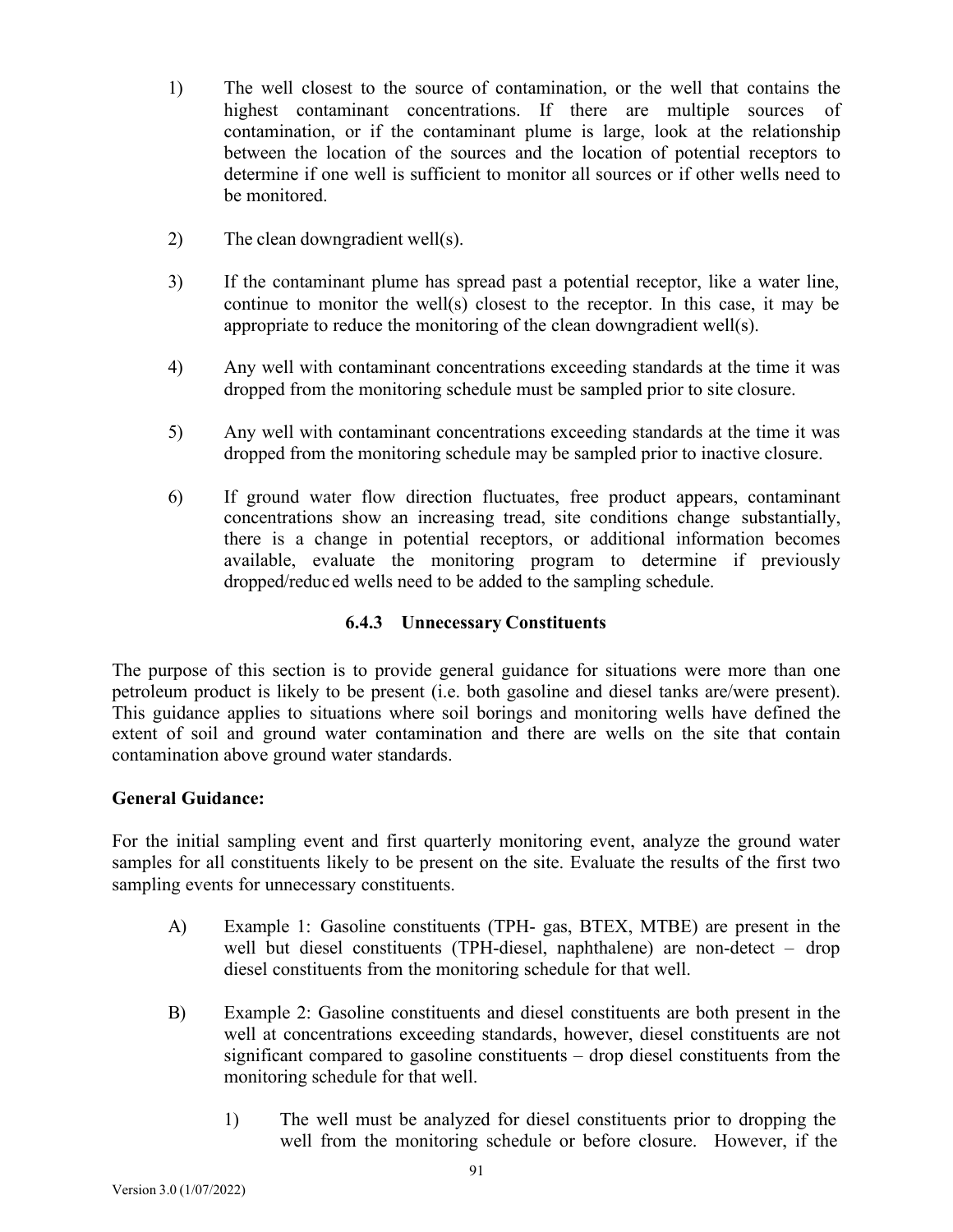laboratory indicates the diesel range constituents are heavy-end gasoline components it may not be necessary to analyze for TPH-diesel before closure.

- 2) The well may be analyzed for diesel constituents prior to inactive closure.
- C) Example 3: Gasoline constituents and diesel constituents are both present in the well in roughly equal amounts or in significant amounts – analyze samples from the well for both gasoline and diesel constituents.

#### **6.4.4 Ground Water Sampling During Operation of In-Situ Treatment Systems**

Ground water sampling during operation of in-situ treatment systems is typically performed for two reasons ; to evaluate the effectiveness of the treatment system, and to ensure the system is not pushing contamination off-site. The department will determine the appropriate sampling schedule for each monitoring well at these sites. The ground water sampling schedule at sites with in-situ treatment systems will generally not differ from the guidance described in the sections above, however site-specific conditions may require a different schedule.

The department may also require that ground water samples be analyzed for more than petroleum constituents. See Chapter 5 for more information.

#### **6.5 Flooded Screens**

Specify in the monitoring report if the water table is above the top of the screen in each well. The department will determine if the well needs to be replaced. The decision will be based on site conditions, including, but not limited to:

- A) Potential for free-product;
- B) Relative importance of the ground water quality information at that location;
- C) Location of the well relative to potential receptors;
- D) Location of the screened interval relative to the water table;
- E) Location of the screened interval relative to soil contamination;
- F) How long/often the screen is submerged; and,
- G) The permeability and lithology of the soil.

#### **6.6 Direct-Push Wells**

Direct-push wells may be allowed if site (or other) conditions do not allow installation of a standard monitoring well. The responsible party or their environmental consultant must obtain department approval before installing a direct-push well. They must also obtain a variance from the department's Water Rights Program in order to install this type of well. Contact the Water Rights Program at 605-773-3352 for more information.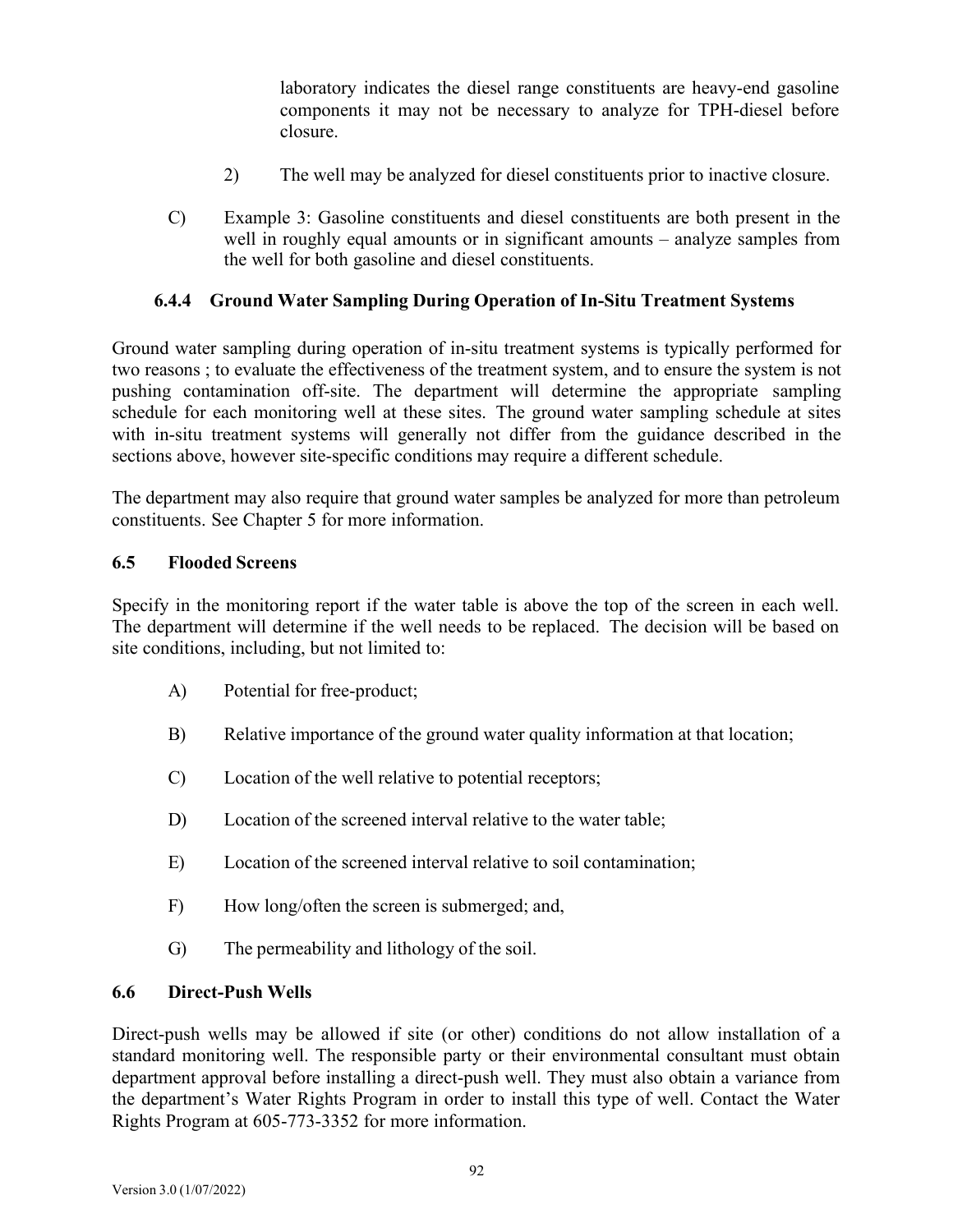#### **6.7 Quality Assurance/Quality Control Samples**

The department has the following requirements regarding quality assurance/quality control samples for ground water monitoring (See SOP 6 for additional information):

- A) One trip blank in every cooler;
- B) One field duplicate sample at each site or one for every 20 samples at sites with more than 20 wells; and,
- C) One bailer blank per day unless all sites visited on a sampling trip have dedicated bailers.

#### **6.8 Damaged Wells**

The department will determine if damaged or destroyed wells need to be replaced. This decision will be based on the relative importance of the ground water quality information at that location.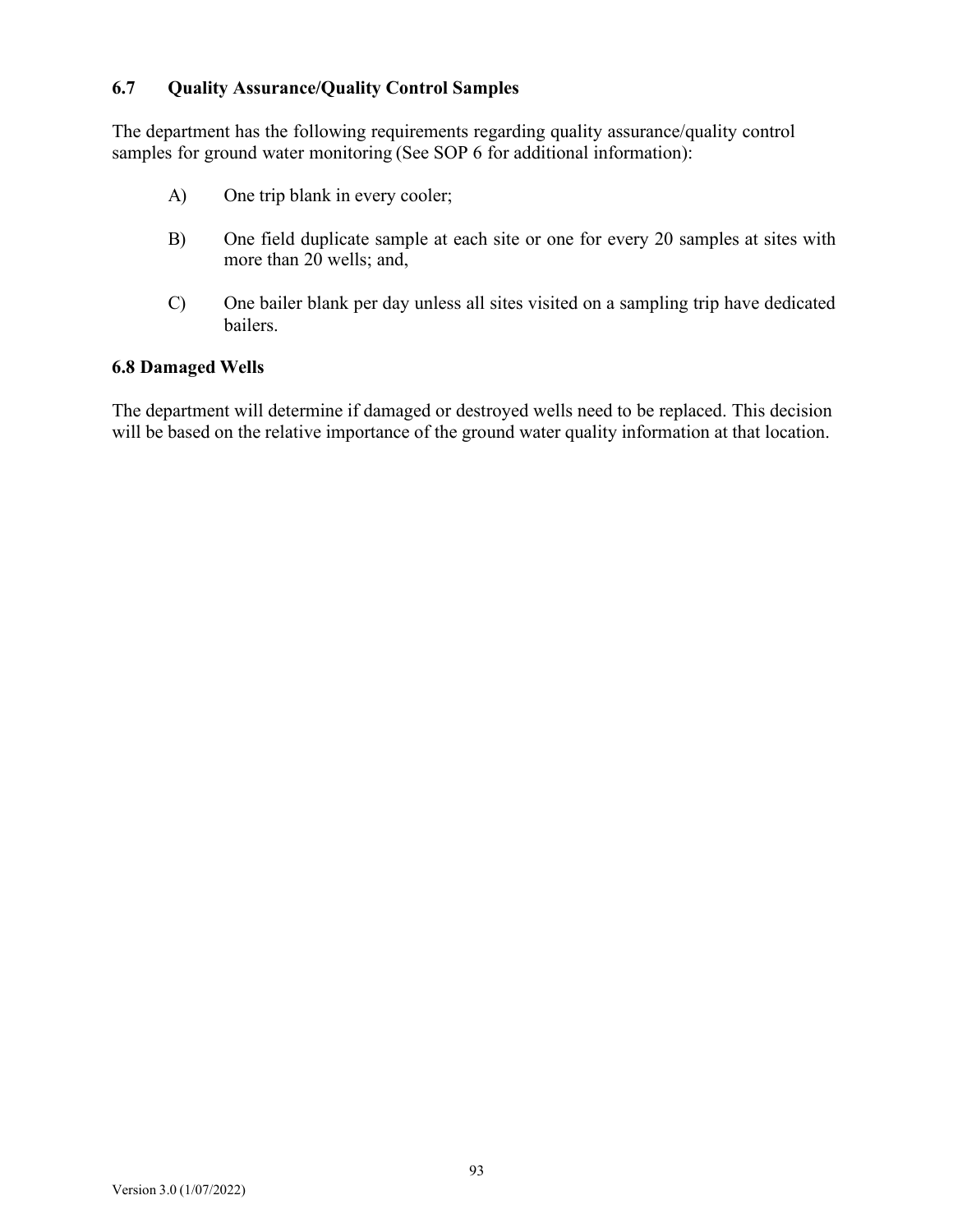# **Table 6.1 Monitoring Well Installation**

| <b>NON-AQUIFER</b>                                                                        | <b>AQUIFER</b>                                                                                 |
|-------------------------------------------------------------------------------------------|------------------------------------------------------------------------------------------------|
| (Section 6.1.1)                                                                           | (Section $6.1.2$ )                                                                             |
| <b>SOIL CONTAMINATION NOT DETECTED (Section</b><br>6.1.1.1)                               | <b>SOIL CONTAMINATION NOT DETECTED (Section</b><br>6.1.2.1)                                    |
| Wells may not be required; determine if site may be<br>closed                             | Wells may not be required; determine if site may be<br>closed                                  |
|                                                                                           |                                                                                                |
| <b>SOIL CONTAMINATION REMOVED TO NON-</b><br><b>DETECT</b> (Section 6.1.1.1)              | <b>SOIL CONTAMINATION REMOVED TO NON-</b><br>DETECT (Section 6.1.2.1)                          |
| Wells may not be required; perform a Tier 2                                               | Wells may not be required; perform a Tier 2                                                    |
| Assessment if soil contamination exceeded 500                                             | Assessment if soil contamination exceeded 500                                                  |
| ppm TPH (see Chapter 4)                                                                   | ppm TPH (see Chapter 4)                                                                        |
| <b>SOIL CONTAMINATION DID NOT EXCEED TIER</b>                                             | <b>SOIL CONTAMINATION DID NOT EXCEED TIER</b>                                                  |
| 1/500 PPM TPH (Section 6.1.1.2)                                                           | 1/500 PPM TPH (Section 6.1.2.2)                                                                |
| No potential for impacts to receptors, no<br>receptors, or proven no impacts to receptors | Ground water not present within 10 feet of soil<br>contamination that exceeds detection limits |
| Wells may not be required; determine if site may be                                       | Wells may not be required; determine if site may be                                            |
| closed                                                                                    | closed                                                                                         |
| <b>Potential for impacts to receptors</b>                                                 | Ground water present within 10 feet of soil                                                    |
|                                                                                           | contamination that exceeds detection limits                                                    |
| Install monitoring well(s)                                                                | Install monitoring well(s)                                                                     |
| Free product is present                                                                   | Free product is present                                                                        |
| Begin free product recovery; see Section 5.1.1 for<br>guidance                            | Begin free product recovery; see Section 5.1.1 for<br>guidance                                 |
| Free product is not present                                                               | Free product is not present                                                                    |
| Collect ground water sample                                                               | Collect ground water sample                                                                    |
| Contamination in ground water not detected                                                | Contamination in ground water not detected                                                     |
| Determine if site may be closed                                                           | Determine if site may be closed                                                                |
| Contamination in ground water below stds.                                                 | Contamination in ground water below stds.                                                      |
| Determine if site may be closed                                                           | Resample in six months; if below standards and not                                             |
|                                                                                           | increasing, determine if site may be closed                                                    |
| Contamination in ground water exceeds stds.                                               | Contamination in ground water exceeds stds.                                                    |
| Define extent of ground water contamination;                                              | Define extent of ground water contamination;                                                   |
| begin quarterly monitoring; implement corrective                                          | determine if RBCA modeling is required (see                                                    |
| action and/or RBCA modeling (see Section 4.2.2)                                           | Section 4.2.2) begin quarterly monitoring;                                                     |
| if risks to human health or environment                                                   | implement corrective action if risks to human                                                  |
|                                                                                           | health or environment                                                                          |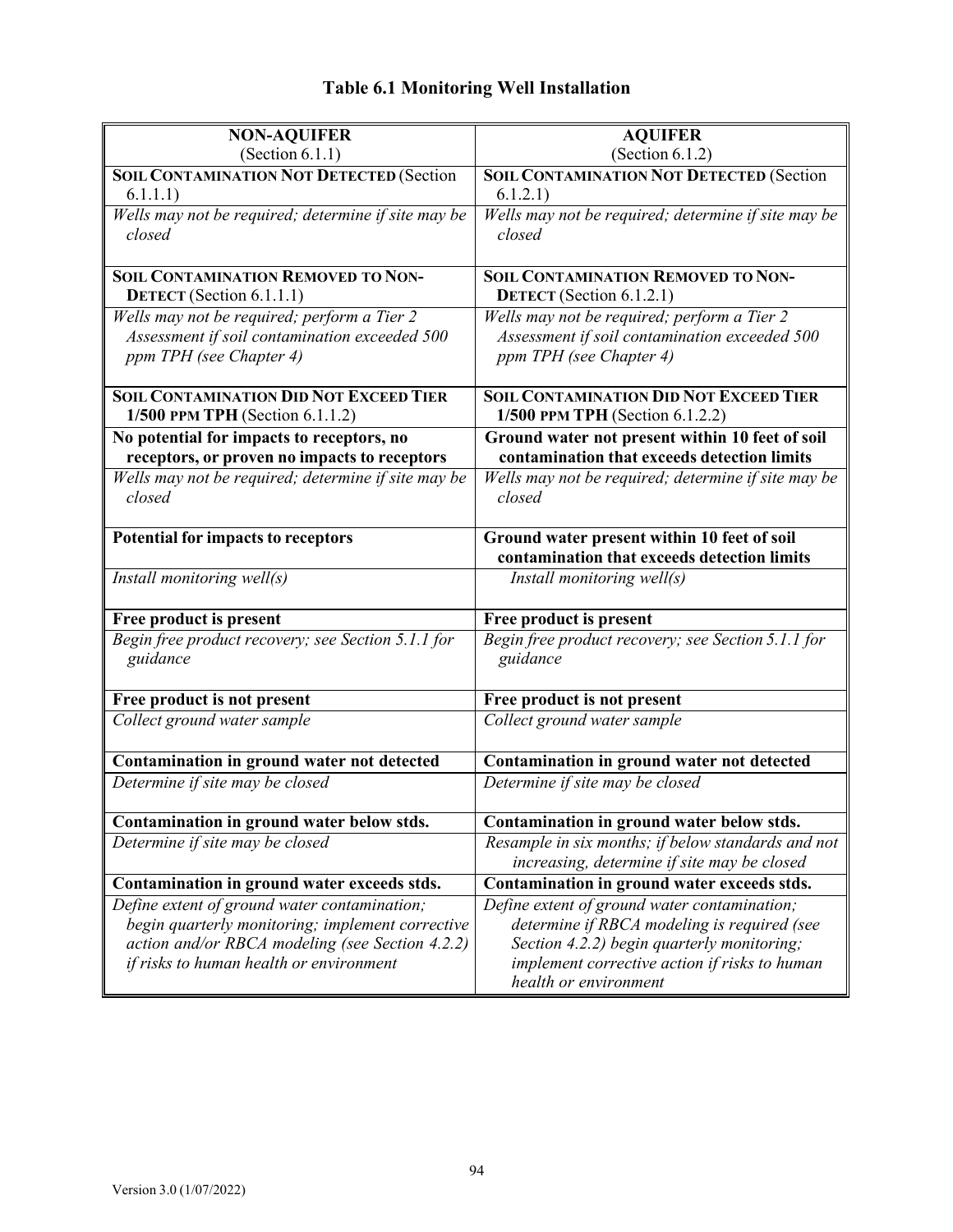| <b>NON-AQUIFER</b>                                                                        | <b>AQUIFER</b>                                      |
|-------------------------------------------------------------------------------------------|-----------------------------------------------------|
| <b>SOIL EXCEEDING TIER 1/500 PPM TPH</b>                                                  | <b>SOIL EXCEEDING TIER 1/500 PPM TPH</b>            |
| <b>REMOVED (NOT TO NON-DETECT) (Section</b>                                               | <b>REMOVED (NOT TO NON-DETECT) (Section</b>         |
| 6.1.1.3)                                                                                  | 6.1.2.3)                                            |
| Perform a Tier 2 Assessment if soil contamination                                         | Perform a Tier 2 Assessment if soil contamination   |
| exceeded 500 ppm TPH before excavation (see                                               | exceeded 500 ppm TPH before excavation (see         |
| Chapter 4)                                                                                | Chapter 4)                                          |
|                                                                                           |                                                     |
| Ground water was not in contact with soil                                                 | Ground water not present within 10 feet of soil     |
| contamination that exceeded Tier 1/500 ppm<br><b>TPH</b>                                  | contamination that exceeds detection limits         |
| No potential for impacts to receptors, no<br>receptors, or proven no impacts to receptors |                                                     |
| Wells may not be required; determine if site may be                                       | Wells may not be required; determine if site may be |
| closed                                                                                    | closed                                              |
|                                                                                           |                                                     |
| Potential for impacts to receptors                                                        |                                                     |
| Install monitoring well(s)                                                                |                                                     |
|                                                                                           |                                                     |
| Free product is present                                                                   |                                                     |
| Begin free product recovery; see Section 5.1.1 for                                        |                                                     |
| guidance                                                                                  |                                                     |
|                                                                                           |                                                     |
| Free product is not present                                                               |                                                     |
| Collect ground water sample                                                               |                                                     |
|                                                                                           |                                                     |
| Contamination in ground water not detected                                                |                                                     |
| Determine if site may be closed                                                           |                                                     |
| Contamination in ground water below stds.                                                 |                                                     |
| Determine if site may be closed                                                           |                                                     |
|                                                                                           |                                                     |
|                                                                                           |                                                     |

# **Table 6.2 Monitoring Well Installation**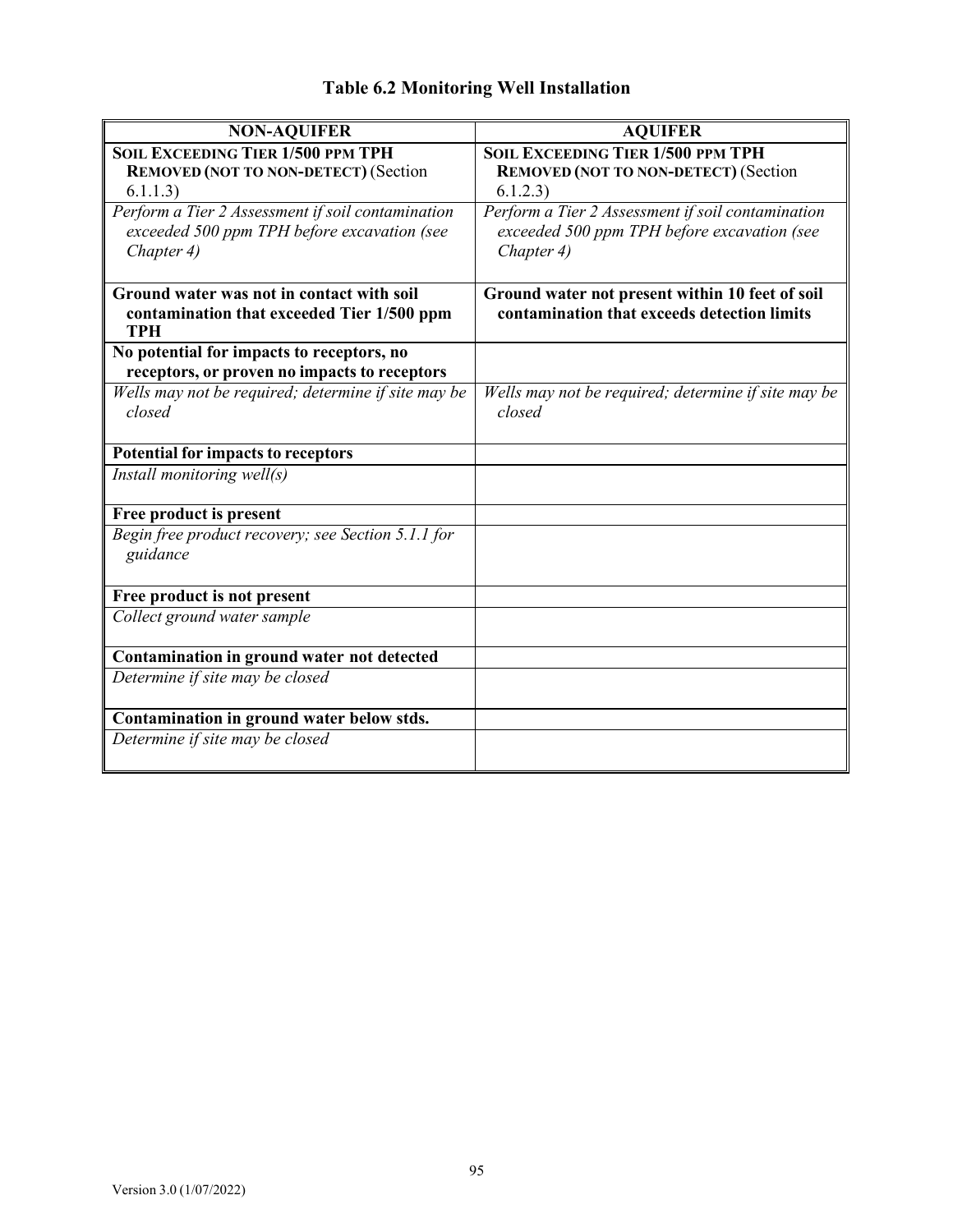| Table 6.2 Monitoring Well Installation Cont'd |  |  |  |
|-----------------------------------------------|--|--|--|
|-----------------------------------------------|--|--|--|

| Contamination in ground water exceeds stds.              |                                                    |
|----------------------------------------------------------|----------------------------------------------------|
| Define extent of ground water contamination;             |                                                    |
| begin quarterly monitoring; implement corrective         |                                                    |
| action and/or RBCA modeling (see Section 4.2.2)          |                                                    |
| if risks to human health or environment                  |                                                    |
|                                                          |                                                    |
| Ground water was in contact with soil                    | Ground water present within 10 feet of soil        |
| contamination that exceeded Tier 1/500 ppm<br><b>TPH</b> | contamination that exceeds detection limits        |
| Install monitoring well(s)                               | Install monitoring well(s)                         |
|                                                          |                                                    |
| Free product is present                                  | Free product is present                            |
| Begin free product recovery; see Section 5.1.1 for       | Begin free product recovery; see Section 5.1.1 for |
| guidance                                                 | guidance                                           |
|                                                          |                                                    |
| Free product is not present                              | Free product is not present                        |
| Collect ground water sample                              | Collect ground water sample                        |
| Contamination in ground water not detected               | Contamination in ground water not detected         |
| Determine if site may be closed                          | Determine if site may be closed                    |
|                                                          |                                                    |
| Contamination in ground water below stds.                | Contamination in ground water below stds.          |
| Determine if site may be closed                          | Resample in six months; if below standards and not |
|                                                          | increasing, determine if site may be closed        |
| Contamination in ground water exceeds stds.              | Contamination in ground water exceeds stds.        |
| Define extent of ground water contamination;             | Define extent of ground water contamination;       |
|                                                          |                                                    |
| begin quarterly monitoring; implement corrective         | determine if RBCA modeling is required (see        |
| action and/or RBCA modeling (see Section 4.2.2)          | Section 4.2.2) begin quarterly monitoring;         |
| if risks to human health or environment                  | implement corrective action if risks to human      |
|                                                          | health or environment                              |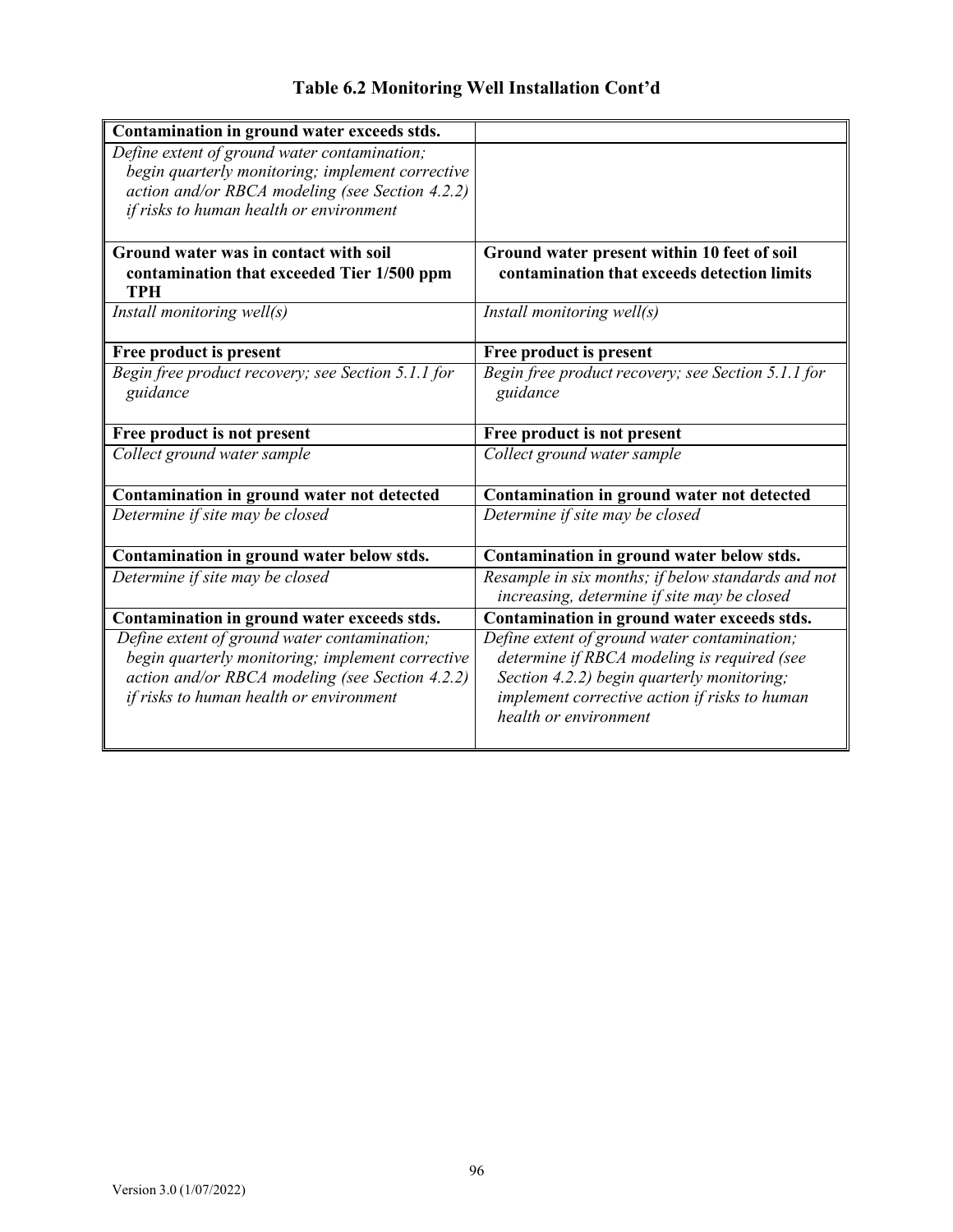| <b>NON-AQUIFER</b>                                                                                                                                                                             | <b>AQUIFER</b>                                                                                                                                     |
|------------------------------------------------------------------------------------------------------------------------------------------------------------------------------------------------|----------------------------------------------------------------------------------------------------------------------------------------------------|
| <b>SOIL CONTAMINATION EXCEEDING TIER 1/500</b>                                                                                                                                                 | <b>SOIL CONTAMINATION EXCEEDING TIER 1/500</b>                                                                                                     |
| PPM TPH PRESENT (Section 6.1.1.4)                                                                                                                                                              | PPM TPH PRESENT (Section 6.1.2.4)                                                                                                                  |
| Perform a Tier 2 Assessment if soil contamination<br>exceeds 500 ppm TPH (see Chapter 4)                                                                                                       | Perform a Tier 2 Assessment if soil contamination<br>exceeds 500 ppm TPH (see Chapter 4)                                                           |
| Perform additional assessment to define extent of<br>soil contamination exceeding Tier 1 Action<br>Levels                                                                                      | Perform additional assessment to define extent of<br>soil contamination exceeding Tier 1 Action<br>Levels                                          |
| Ground water not in contact with soil<br>contamination exceeding Tier 1/500 ppm TPH                                                                                                            |                                                                                                                                                    |
| No potential for impacts to receptors, no<br>receptors, or proven no impacts to receptors                                                                                                      |                                                                                                                                                    |
| Site conditions do not suggest free product may<br>be present on ground water                                                                                                                  |                                                                                                                                                    |
| Wells may not be required; determine if site may be<br>closed                                                                                                                                  |                                                                                                                                                    |
| Site conditions suggest free product may be<br>present on the ground water                                                                                                                     |                                                                                                                                                    |
| Install monitoring well(s); determine if RBCA<br>modeling is required (see Section 4.2.2)                                                                                                      | Install monitoring well(s); determine if RBCA<br>modeling is required (see Section 4.2.2)                                                          |
| Free product is present                                                                                                                                                                        | Free product is present                                                                                                                            |
| Begin free product recovery; see Section 5.1.1 for<br>guidance                                                                                                                                 | Begin free product recovery; see Section 5.1.1 for<br>guidance                                                                                     |
| Free product is not present                                                                                                                                                                    | Free product is not present                                                                                                                        |
| Collect ground water sample                                                                                                                                                                    | Collect ground water sample                                                                                                                        |
| Contamination in ground water not detected                                                                                                                                                     | Contamination in ground water not detected                                                                                                         |
| Determine if site may be closed                                                                                                                                                                | Resample in six months; if non-detect, determine if<br>site may be closed                                                                          |
| Contamination in ground water below stds.                                                                                                                                                      | Contamination in ground water below stds.                                                                                                          |
| Determine if site may be closed or if additional<br>monitoring is required, depending on site<br>conditions                                                                                    | Sample quarterly for one year; if below standards<br>and not increasing, determine if site may be closed                                           |
| Contamination in ground water exceeds stds.                                                                                                                                                    | Contamination in ground water exceeds stds.                                                                                                        |
| Define extent of ground water contamination;<br>begin quarterly monitoring; implement corrective<br>action and/or RBCA modeling (see Section 4.2.2)<br>if risks to human health or environment | Define extent of ground water contamination;<br>begin quarterly monitoring; implement corrective<br>action if risks to human health or environment |

# **Table 6.3 Monitoring Well Installation**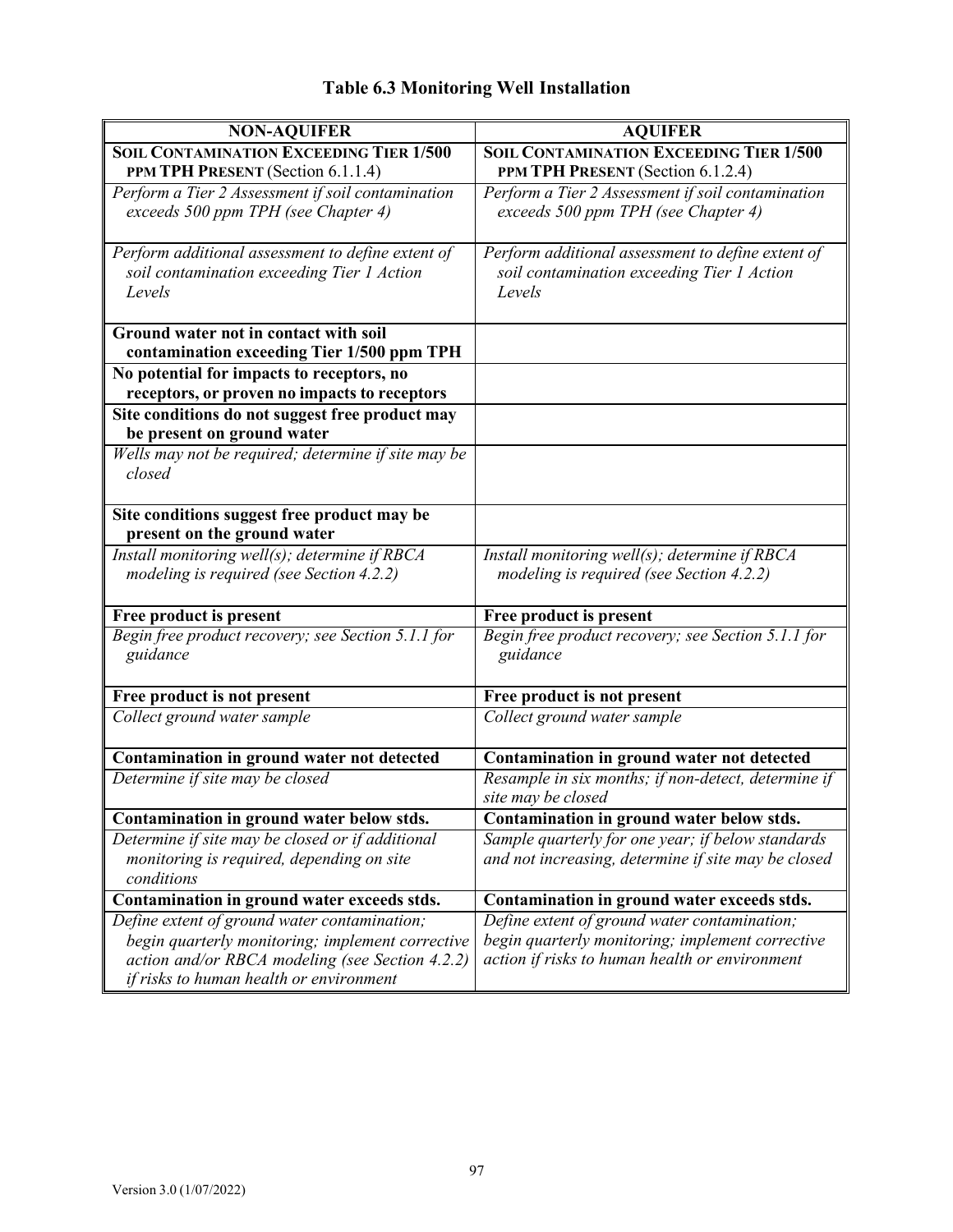| <b>Potential for impacts to receptors</b>          |  |
|----------------------------------------------------|--|
| Install monitoring well(s); determine if RBCA      |  |
| modeling is required (see Section 4.2.2)           |  |
| Free product is present                            |  |
| Begin free product recovery; see Section 5.1.1 for |  |
| guidance                                           |  |
| Free product is not present                        |  |
| Collect a ground water sample                      |  |
| Contamination in ground water not detected         |  |
| Determine if site may be closed                    |  |
| Contamination in ground water below stds.          |  |
| Determine if site may be closed or if additional   |  |
| monitoring is required, depending on site          |  |
| conditions                                         |  |
| Contamination in ground water exceeds stds.        |  |
| Define extent of ground water contamination;       |  |
| begin quarterly monitoring; implement corrective   |  |
| action and/or RBCA modeling (see Section 4.2.2)    |  |
| if risks to human health or environment            |  |
| Ground water in contact with soil contamination    |  |
| that exceeds Tier 1/500 ppm TPH                    |  |
| Install monitoring well(s); determine if RBCA      |  |
| modeling is required (see Section 4.2.2)           |  |
| Free product is present                            |  |
| Begin free product recovery; see Section 5.1.1 for |  |
| guidance                                           |  |
| Free product is not present                        |  |
| Collect ground water sample                        |  |
| Contamination in ground water not detected         |  |
| Determine if site may be closed                    |  |
| Contamination in ground water below stds.          |  |
| Determine if site may be closed or if additional   |  |
| monitoring is required, depending on site          |  |
| conditions                                         |  |
| Contamination in ground water exceeds stds.        |  |
| Define extent of ground water contamination;       |  |
| begin quarterly monitoring; implement corrective   |  |
| action and/or RBCA modeling (see Section 4.2.2)    |  |
| if risks to human health or environment            |  |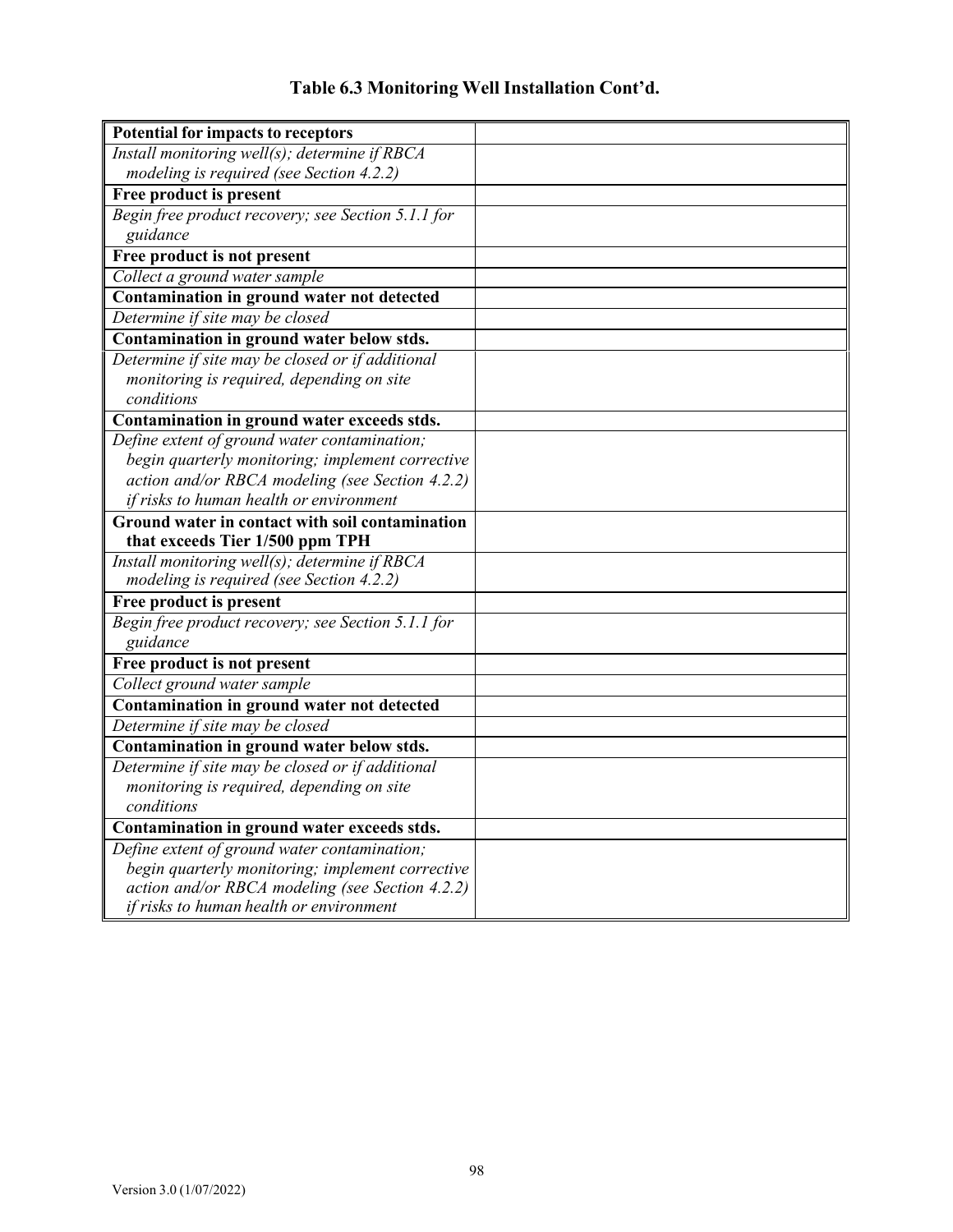

#### Version 3.0 (1/07/2022)